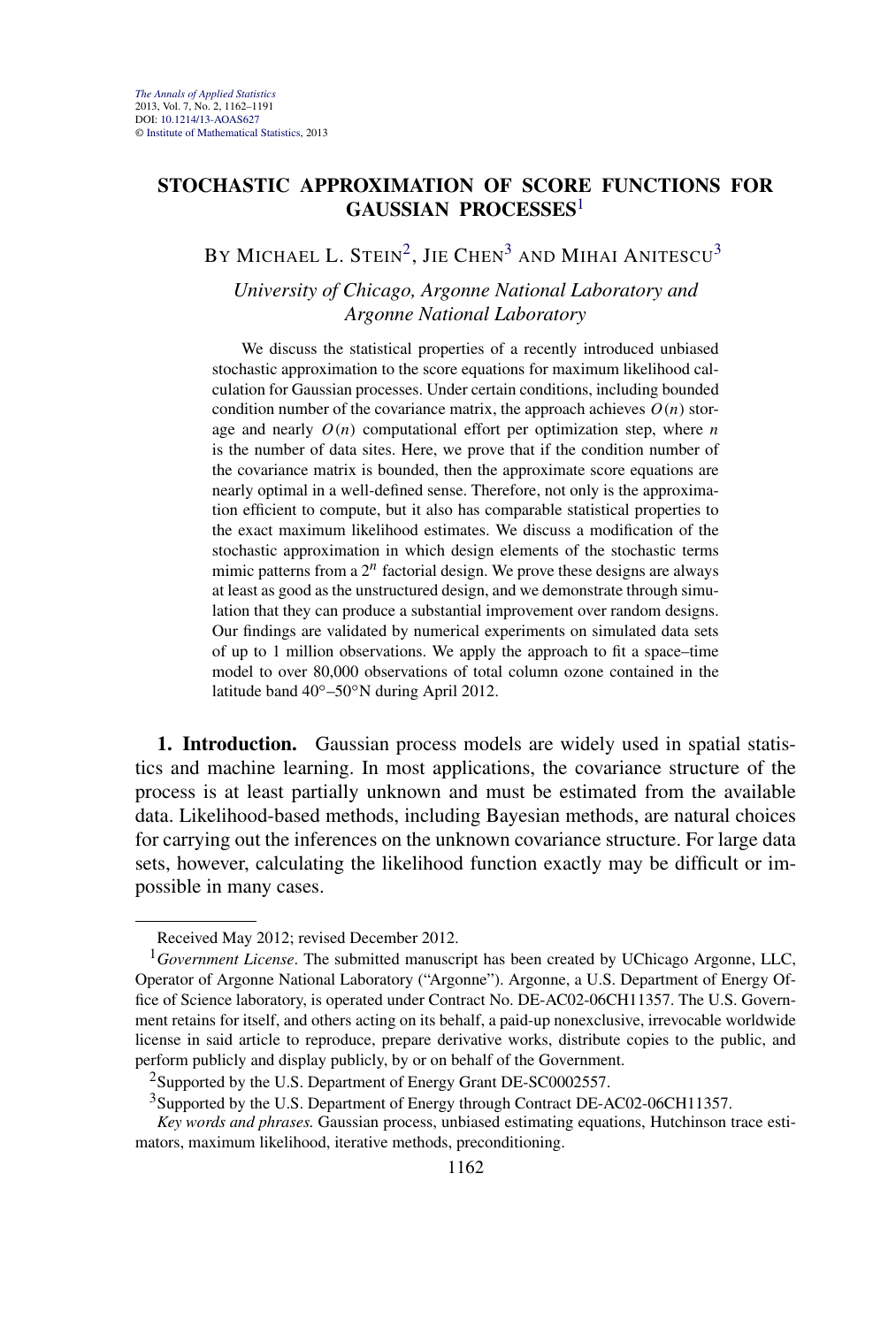<span id="page-1-0"></span>Assuming we are willing to specify the covariance structure up to some parameter  $\theta \in \Theta \subset \mathbb{R}^p$ , the generic problem we are faced with is computing the loglikelihood for  $Z \sim N(0, K(\theta))$  for some random vector  $Z \in \mathbb{R}^n$  and K an  $n \times n$  positive definite matrix indexed by the unknown  $\theta$ . In many applications, there would be a mean vector that also depends on unknown parameters, but since unknown mean parameters generally cause fewer computational difficulties, for simplicity we will assume the mean is known to be 0 throughout this work. For the application to ozone data in Section [6,](#page-20-0) we avoid modeling the mean by removing the monthly mean for each pixel. The simulations in Section [5](#page-15-0) all first preprocess the data by taking a discrete Laplacian, which filters out any mean function that is linear in the coordinates, so that the results in those sections would be unchanged for such mean functions. The loglikelihood is then, up to an additive constant, given by

$$
\mathcal{L}(\theta) = -\frac{1}{2}Z'K(\theta)^{-1}Z - \frac{1}{2}\log \det \{K(\theta)\}.
$$

If *K* has no exploitable structure, the standard direct way of calculating  $\mathcal{L}(\theta)$  is to compute the Cholesky decompositon of  $K(\theta)$ , which then allows  $Z^{\prime}K(\theta)^{-1}Z$ and  $\log \det\{K(\theta)\}\$ to be computed quickly. However, the Cholesky decomposition generally requires  $O(n^2)$  storage and  $O(n^3)$  computations, either of which can be prohibitive for sufficiently large *n*.

Therefore, it is worthwhile to develop methods that do not require the calculation of the Cholesky decomposition or other matrix decompositions of *K*. If our goal is just to find the maximum likelihood estimate (MLE) and the corresponding Fisher information matrix, we may be able to avoid the computation of the log determinants by considering the score equations, which are obtained by setting the gradient of the loglikelihood equal to 0. Specifically, defining  $K_i = \frac{\partial}{\partial \theta_i} K(\theta)$ , the score equations for  $\theta$  are given by (suppressing the dependence of *K* on  $\theta$ )

(1.1) 
$$
\frac{1}{2}Z'K^{-1}K_iK^{-1}Z - \frac{1}{2}\text{tr}(K^{-1}K_i) = 0
$$

for  $i = 1, \ldots, p$ . If these equations have a unique solution for  $\theta \in \Theta$ , this solution will generally be the MLE.

Iterative methods often provide an efficient (in terms of both storage and computation) way of computing solves in *K* (expressions of the form  $K^{-1}x$  for vectors *x*) and are based on being able to multiply arbitrary vectors by *K* rapidly. In particular, assuming the elements of *K* can be calculated as needed, iterative methods require only  $O(n)$  storage, unlike matrix decompositions such as the Cholesky, which generally require  $O(n^2)$  storage. In terms of computations, two factors drive the speed of iterative methods: the speed of matrix–vector multiplications and the number of iterations. Exact matrix–vector multiplication generally requires  $O(n^2)$ operations, but if the data form a partial grid, then it can be done in  $O(n \log n)$ operations using circulant embedding and the fast Fourier transform. For irregular observations, fast multipole approximations can be used [\[Anitescu, Chen and](#page-28-0) [Wang](#page-28-0) [\(2012\)](#page-28-0)]. The number of iterations required is related to the condition number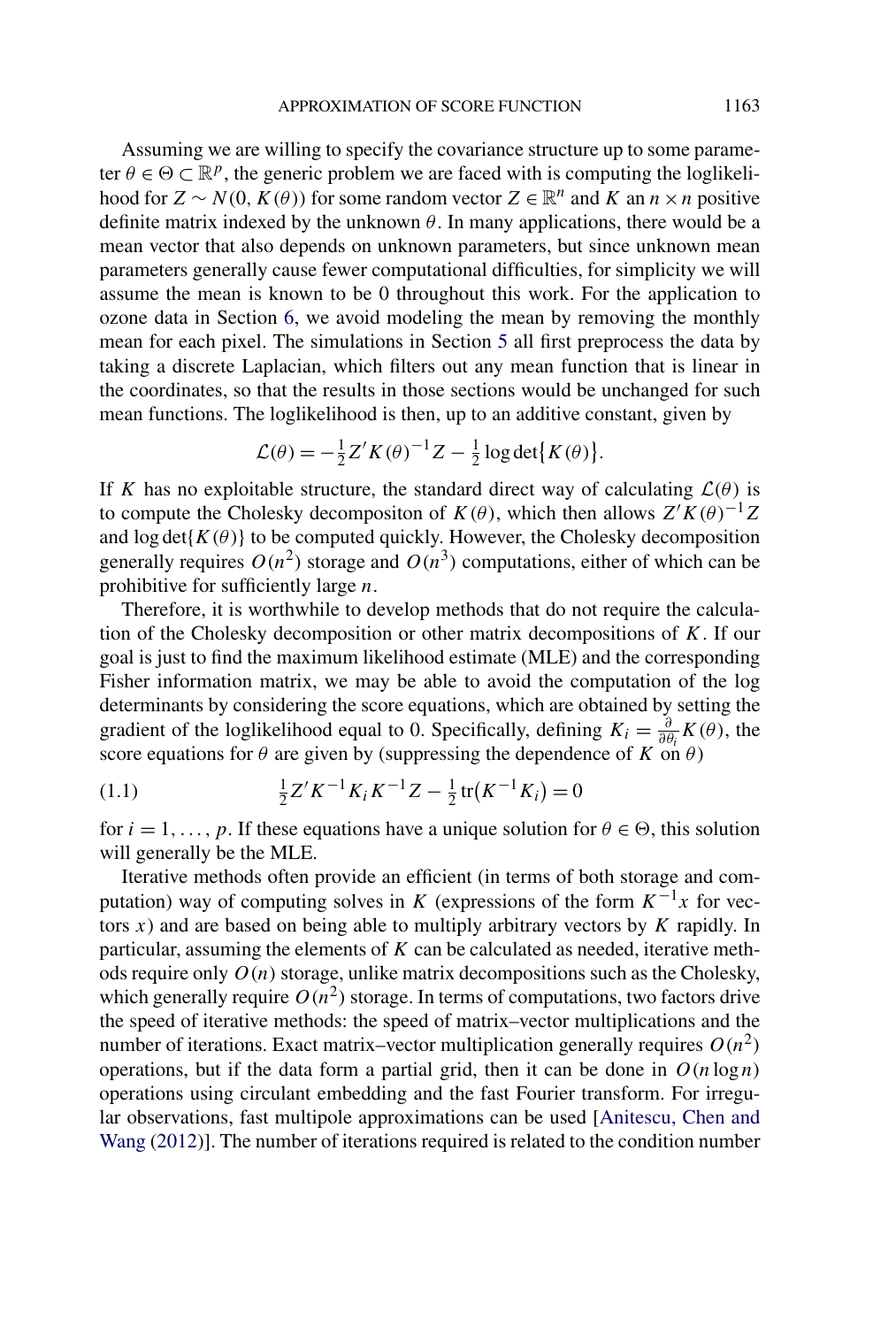of *K* (the ratio of the largest to smallest singular value), so that preconditioning [\[Chen](#page-28-0) [\(2005\)](#page-28-0)] is often essential; see [Stein, Chen and Anitescu](#page-29-0) [\(2012\)](#page-29-0) for some circumstances under which one can prove that preconditioning works well.

Computing the first term in  $(1.1)$  requires only one solve in  $K$ , but the trace term requires *n* solves (one for each column of  $K_i$ ) for  $i = 1, \ldots, p$ , which may be prohibitive in some circumstances. Recently, [Anitescu, Chen and Wang](#page-28-0) [\(2012\)](#page-28-0) analyzed and demonstrated a stochastic approximation of the trace term based on the Hutchinson trace estimator [\[Hutchinson](#page-29-0) [\(1990\)](#page-29-0)]. To define it, let  $U_1, \ldots, U_N$ be i.i.d. random vectors in  $\mathbb{R}^n$  with i.i.d. symmetric Bernoulli components, that is, taking on values 1 and  $-1$  each with probability  $\frac{1}{2}$ . Define a set of estimating equations for *θ* by

(1.2) 
$$
g_i(\theta, N) = \frac{1}{2} Z' K^{-1} K_i K^{-1} Z - \frac{1}{2N} \sum_{j=1}^N U'_j K^{-1} K_i U_j = 0
$$

for  $i = 1, \ldots, p$ . Throughout this work,  $E_{\theta}$  means to take expectations over  $Z \sim N(0, K(\theta))$  and over the *U<sub>j</sub>*'s as well. Since  $E_{\theta}(U_1'K^{-1}K_iU_1) = \text{tr}(K^{-1}K_i)$ ,  $E_{\theta}g_i(\theta, N) = 0$  and (1.2) provides a set of unbiased estimating equations for  $\theta$ . Therefore, we may hope that a solution to (1.2) will provide a good approximation to the MLE. The unbiasedness of the estimating equations (1.2) requires only that the components of the  $U_j$ 's have mean 0 and variance 1; but, subject to this constraint, [Hutchinson](#page-29-0) [\(1990\)](#page-29-0) shows that, assuming the components of the  $U_j$ 's are independent, taking them to be symmetric Bernoulli minimizes the variance of  $U_1'MU_1$  for any  $n \times n$  matrix *M*. The Hutchinson trace estimator has also been used to approximate the GCV (generalized cross-validation) statistic in nonparametric regression [\[Girard](#page-28-0) [\(1998\)](#page-28-0), [Zhang et al.](#page-29-0) [\(2004\)](#page-29-0)]. In particular, [Girard](#page-28-0) [\(1998\)](#page-28-0) shows that *N* does not need to be large to obtain a randomized GCV that yields results nearly identical to those obtained using exact GCV.

Suppose for now that it is possible to take *N* much smaller than *n* and obtain an estimate of  $\theta$  that is nearly as efficient statistically as the exact MLE. From here on, assume that any solves in *K* will be done using iterative methods. In this case, the computational effort to computing  $(1.1)$  or  $(1.2)$  is roughly linear in the number of solves required (although see Section [4](#page-10-0) for methods that make *N* solves for a common matrix *K* somewhat less than *N* times the effort of one solve), so that (1.2) is much easier to compute than [\(1.1\)](#page-1-0) when  $N/n$  is small. An attractive feature of the approximation (1.2) is that if at any point one wants to obtain a better approximation to the score function, it suffices to consider additional  $U_j$ 's in (1.2). However, how exactly to do this if using the dependent sampling scheme for the  $U_i$ 's in Section [4](#page-10-0) is not so obvious.

Since this stochastic approach provides only an approximation to the MLE, one must compare it with other possible approximations to the MLE. Many such approaches exist, including spectral methods, low-rank approximations, covariance tapering and those based on some form of composite likelihood. All these methods

<span id="page-2-0"></span>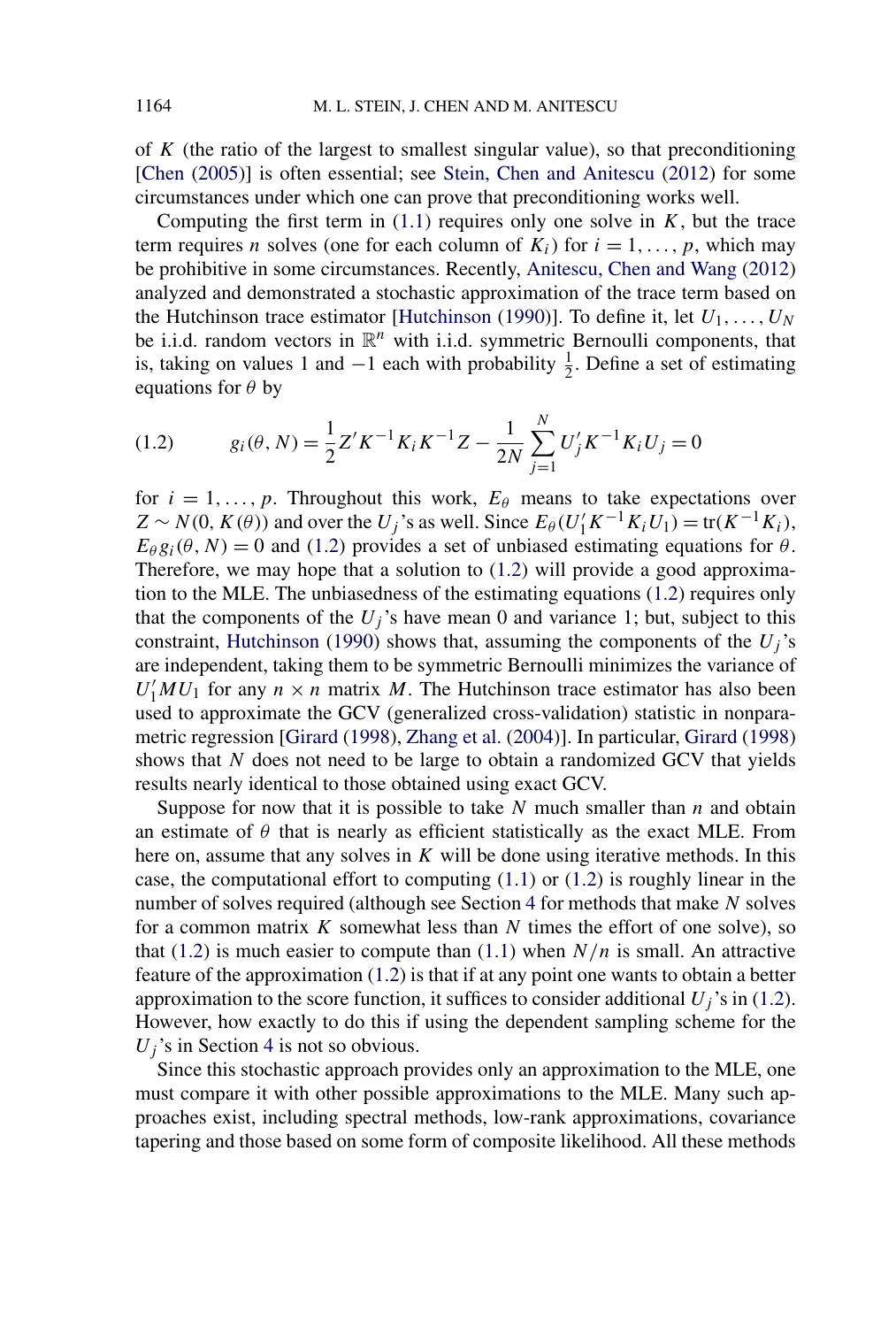involve computing the likelihood itself and not just its gradient, and thus all share this advantage over solving [\(1.2\)](#page-2-0). Note that one can use randomized algorithms to approximate log det*K* and thus approximate the loglikelihood directly [\[Zhang](#page-29-0) [\(2006\)](#page-29-0)]. However, this approximation requires first taking a power series expansion of *K* and then applying the randomization trick to each term in the truncated power series; the examples presented by [Zhang](#page-29-0) [\(2006\)](#page-29-0) show that the approach does not generally provide a good approximation to the loglikelihood. Since the accuracy of the power series approximation to log det*K* depends on the condition number of  $K$ , some of the filtering ideas described by [Stein, Chen and Anitescu](#page-29-0) [\(2012\)](#page-29-0) and used to good effect in Section [4](#page-10-0) here could perhaps be of value for approximating log det*K*, but we do not explore that possibility. See [Aune, Simpson](#page-28-0) [and Eidsvik](#page-28-0) [\(2013\)](#page-28-0) for some recent developments on stochastic approximation of log determinants of positive definite matrices.

Let us consider the four approaches of spectral methods, low-rank approximations, covariance tapering and composite likelihood in turn. Spectral approximations to the likelihood can be fast and accurate for gridded data [\[Dahlhaus and Kün](#page-28-0)[sch](#page-28-0) [\(1987\)](#page-28-0), [Guyon](#page-28-0) [\(1982\)](#page-28-0), [Whittle](#page-29-0) [\(1954\)](#page-29-0)], although even for gridded data they may require some prefiltering to work well [\[Stein](#page-29-0) [\(1995\)](#page-29-0)]. In addition, the approximations tend to work less well as the number of dimensions increase [\[Dahlhaus](#page-28-0) [and Künsch](#page-28-0) [\(1987\)](#page-28-0)] and thus may be problematic for space–time data, especially if the number of spatial dimensions is three. Spectral approximations have been proposed for ungridded data [\[Fuentes](#page-28-0) [\(2007\)](#page-28-0)], but they do not work as well as they do for gridded data from either a statistical or computational perspective, especially if large subsets of observations do not form a regular grid. Furthermore, in contrast to the approach we propose here, there appears to be no easy way of improving the approximations by doing further calculations, nor is it clear how to assess the loss of efficiency by using spectral approximations without a large extra computational burden.

Low-rank approximations, in which the covariance matrix is approximated by a low-rank matrix plus a diagonal matrix, can greatly reduce the burden of memory and computation relative to the exact likelihood [\[Cressie and Johannesson](#page-28-0) [\(2008\)](#page-28-0), [Eidsvik et al.](#page-28-0) [\(2012\)](#page-28-0)]. However, for the kinds of applications we have in mind, in which the diagonal component of the covariance matrix does not dominate the small-scale variation of the process, these low-rank approximations tend to work poorly and are not a viable option [\[Stein](#page-29-0) [\(2008\)](#page-29-0)].

Covariance tapering replaces the covariance matrix of interest by a sparse covariance matrix with similar local behavior [\[Furrer, Genton and Nychka](#page-28-0) [\(2006\)](#page-28-0)]. There is theoretical support for this approach [\[Kaufman, Schervish and Nychka](#page-29-0) [\(2008\)](#page-29-0), [Wang and Loh](#page-29-0) [\(2011\)](#page-29-0)], but the tapered covariance matrix must be very sparse to help a great deal with calculating the log determinant of the covariance matrix, in which case [Stein](#page-29-0) [\(2012\)](#page-29-0) finds that composite likelihood approaches will often be preferable. There is scope for combining covariance tapering with the approach presented here in that sparse matrices lead to efficient matrix–vector multiplication, which is also essential for our implementation of computing [\(1.2\)](#page-2-0) based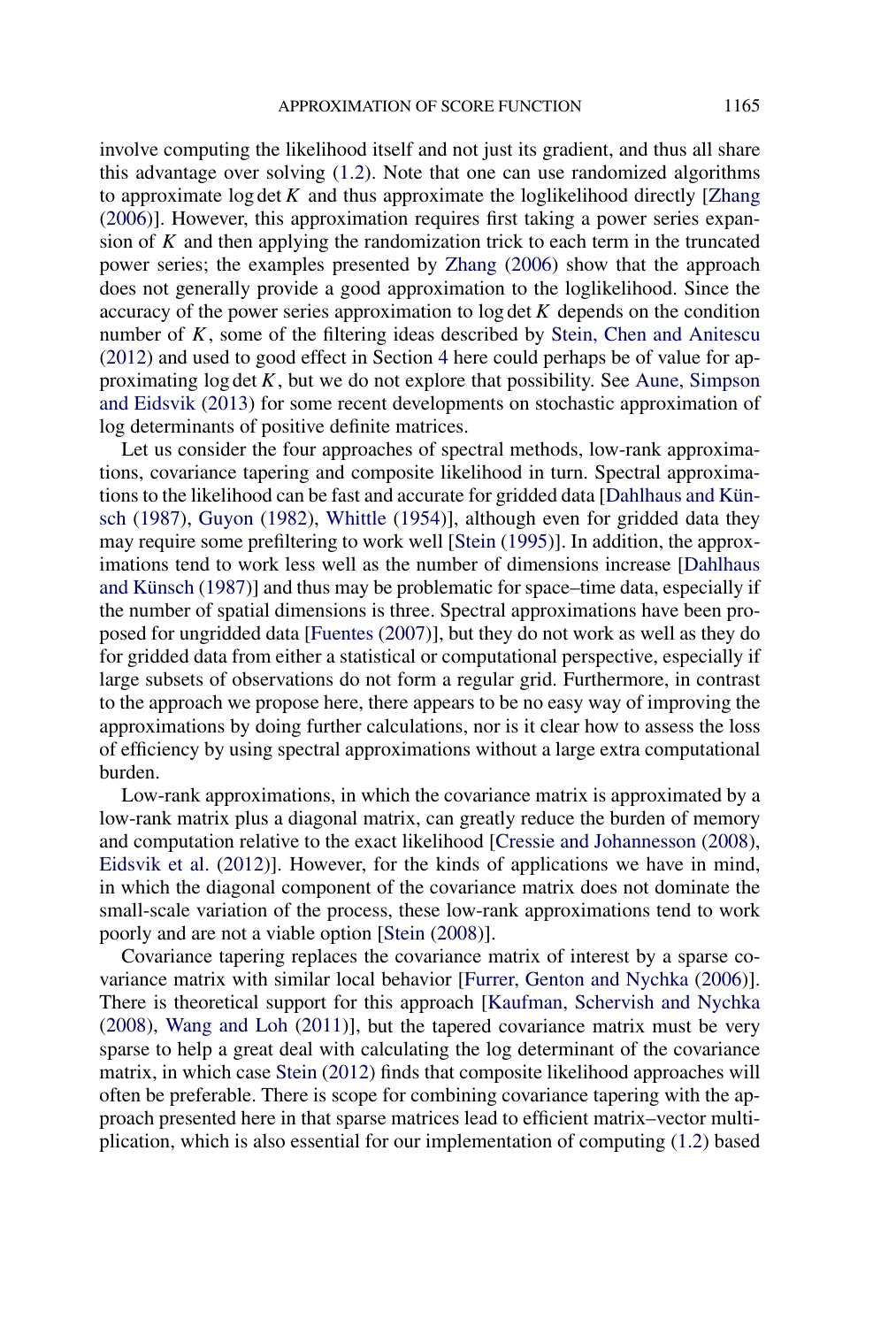on iterative methods to do the matrix solves. [Sang and Huang](#page-29-0) [\(2012\)](#page-29-0) show that covariance tapering and low-rank approximations can also sometimes be profitably combined to approximate likelihoods.

We consider methods based on composite likelihoods to be the main competitor to solving [\(1.2\)](#page-2-0). The approximate loglikelihoods described by [Caragea and Smith](#page-28-0) [\(2007\)](#page-28-0), [Stein, Chi and Welty](#page-29-0) [\(2004\)](#page-29-0), [Vecchia](#page-29-0) [\(1988\)](#page-29-0) can all be written in the following form: for some sequence of pairs of matrices  $(A_j, B_j)$ ,  $j = 1, \ldots, q$ , all with *n* columns, at most *n* rows and full rank,

(1.3) 
$$
\sum_{j=1}^q \log f_{j,\theta}(A_j Z \mid B_j Z),
$$

where  $f_{j,\theta}$  is the conditional Gaussian density of  $A_jZ$  given  $B_jZ$ . As proposed by [Vecchia](#page-29-0) [\(1988\)](#page-29-0) and [Stein, Chi and Welty](#page-29-0) [\(2004\)](#page-29-0), the rank of *Bj* will generally be larger than that of  $A_j$ , in which case the main computation in obtaining (1.3) is finding Cholesky decompositions of the covariance matrices of  $B_1Z, \ldots, B_qZ$ . For example, [Vecchia](#page-29-0) [\(1988\)](#page-29-0) just lets  $A_j Z$  be the *j* th component of *Z* and  $B_j Z$ some subset of  $Z_1, \ldots, Z_{i-1}$ . If *m* is the largest of these subsets, then the storage requirements for this computation are  $O(m^2)$  rather than  $O(n^2)$ . Comparable to increasing the number of  $U_j$ 's in the randomized algorithm used here, this approach can be updated to obtain a better approximation of the likelihood by increasing the size of the subset of  $Z_1, \ldots, Z_{j-1}$  to condition on when computing the conditional density of  $Z_j$ . However, for this approach to be efficient from the perspective of flops, one needs to store the Cholesky decompositions of the covariance matrices of  $B_1Z, \ldots, B_qZ$ , which would greatly increase the memory requirements of the algorithm. For dealing with truly massive data sets, our long-term plan is to combine the randomized approach studied here with a composite likelihood by using the randomized algorithms to compute the gradient of (1.3), thus making it possible to consider  $A_j$ 's and  $B_j$ 's of larger rank than would be feasible if one had to do exact calculations.

Section [2](#page-5-0) provides a bound on the efficiency of the estimating equations based on the approximate likelihood relative to the Fisher information matrix. The bound is in terms of the condition number of the true covariance matrix of the observations and shows that if the covariance matrix is well conditioned, *N* does not need to be very large to obtain nearly optimal estimating equations. Section [3](#page-8-0) shows how one can get improved estimating equations by choosing the  $U_j$ 's in [\(1.2\)](#page-2-0) based on a design related to 2*<sup>n</sup>* factorial designs. Section [4](#page-10-0) describes details of the algorithms, including methods for solving the approximate score equations and the role of preconditioning. Section [5](#page-15-0) provides results of numerical experiments on simulated data. These results show that the basic method can work well for moderate values of *N*, even sometimes when the condition numbers of the covariance matrices do not stay bounded as the number of observations increases. Furthermore, the algorithm with the  $U_j$ 's chosen as in Section [3](#page-8-0) can lead to substantially more accurate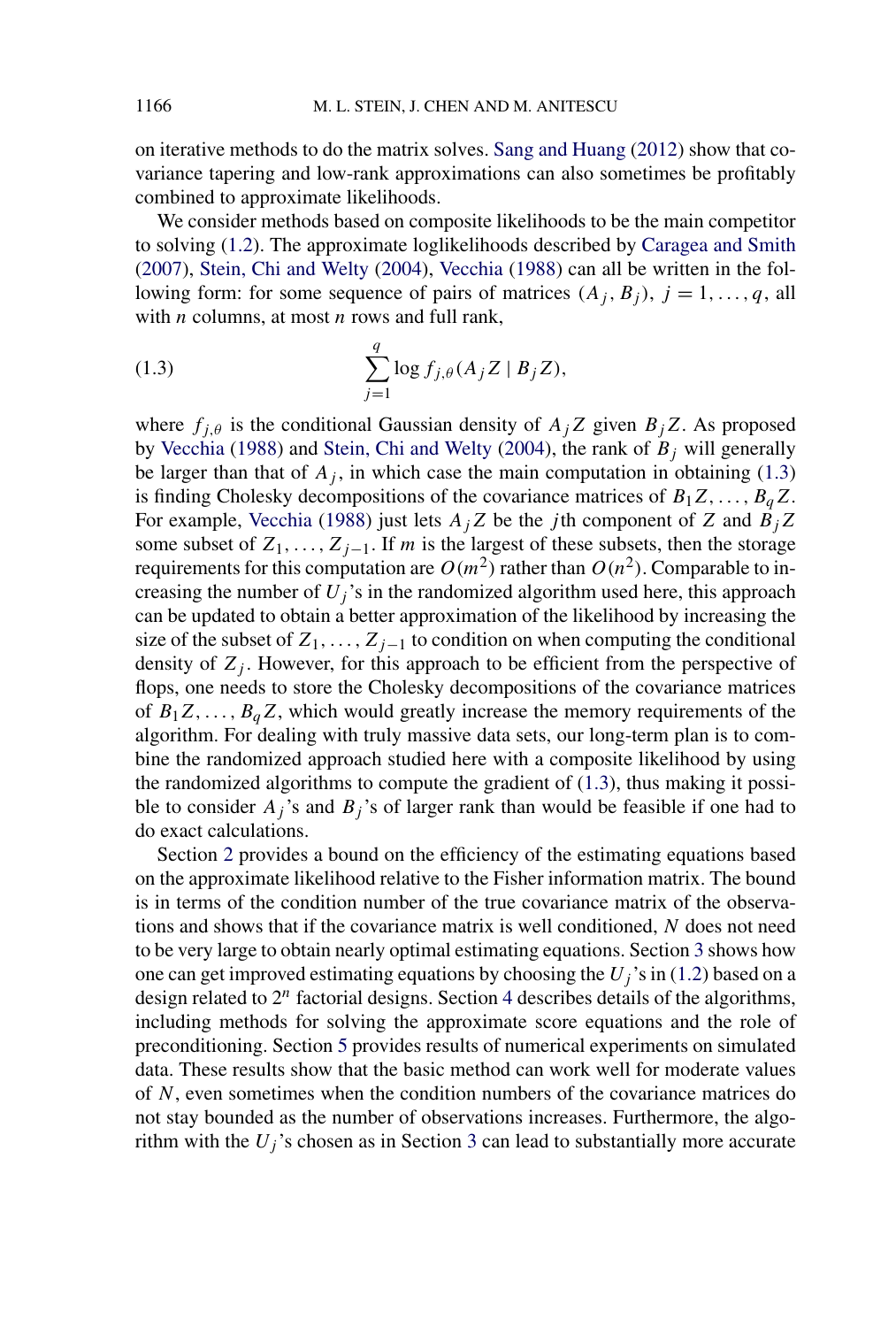<span id="page-5-0"></span>approximations for a given *N*. A large-scale numerical experiment shows that for observations on a partially occluded grid, the algorithm scales nearly linearly in the sample size. Section [6](#page-20-0) applies the methods to OMI (Ozone Monitoring Instrument) Level 3 (gridded) total column ozone measurements for April 2012 in the latitude band 40<sup>°</sup>–50°N. The data are given on a  $1° \times 1°$  grid, so if the data were complete, there would be a total of  $360 \times 10 \times 30 = 108,000$  observations. However, as Figure [1](#page-6-0) shows, there are missing observations, mostly due to a lack of overlap in data from different orbits taken by OMI, but also due to nearly a full day of missing data on April 29–30, so that there are 84,942 observations. By acting as if all observations are taken at noon local time and assuming the process is stationary in longitude and time, the covariance matrix for the observations can be embedded in a block circulant matrix, greatly reducing the computational effort needed for multiplying the covariance matrix by a vector. Using [\(1.2\)](#page-2-0) and a factorized sparse inverse preconditioner [\[Kolotilina and Yeremin](#page-29-0) [\(1993\)](#page-29-0)], we are able to compute an accurate approximation to the MLE for a simple model that captures some of the main features in the OMI data, including the obvious movement of ozone from day to day visible in Figure [1](#page-6-0) that coincides with the prevailing westerly winds in this latitude band.

**2. Variance of stochastic approximation of the score function.** This section gives a bound relating the covariance matrices of the approximate and exact score functions. Let us first introduce some general notation for unbiased estimating equations. Suppose  $\theta$  has *p* components and  $g(\theta) = (g_1(\theta), \dots, g_p(\theta))' = 0$  is a set of unbiased estimating equations for  $\theta$  so that  $E_{\theta}g(\theta) = 0$  for all  $\theta$ . Write  $\dot{g}(\theta)$  for the *p* × *p* matrix whose *ij*th element is  $\frac{\partial}{\partial \theta_i} g_j(\theta)$  and cov $\theta_i g(\theta)$  for the covariance matrix of  $g(\theta)$ . The Godambe information matrix [\[Varin, Reid and](#page-29-0) [Firth](#page-29-0) [\(2011\)](#page-29-0)],

$$
\mathcal{E}\{g(\theta)\} = E_{\theta}\{\dot{g}(\theta)\}[\text{cov}_{\theta}\{g(\theta)\}]^{-1}E_{\theta}\{\dot{g}(\theta)\}
$$

is a natural measure of the informativeness of the estimating equations [\[Heyde](#page-28-0) [\(1997\)](#page-28-0), Definition 2.1]. For positive semidefinite matrices *A* and *B*, write  $A \succeq B$ if *A* − *B* is positive semidefinite. For unbiased estimating equations  $g(\theta) = 0$  and  $h(\theta) = 0$ , then we can say *g* dominates *h* if  $\mathcal{E}{g(\theta)} \ge \mathcal{E}{h(\theta)}$ . Under sufficient regularity conditions on the model and the estimating equations, the score equations are the optimal estimating equations [\[Bhapkar](#page-28-0) [\(1972\)](#page-28-0)]. Specifically, for the score equations, the Godambe information matrix equals the Fisher information matrix,  $\mathcal{I}(\theta)$ , so this optimality condition means  $\mathcal{I}(\theta) \succeq \mathcal{E}{g(\theta)}$  for all unbiased estimating equations  $g(\theta) = 0$ . Writing  $M_{ij}$  for the *ij* th element of the matrix *M*, for the score equations in [\(1.1\)](#page-1-0),  $\mathcal{I}_{ij}(\theta) = \frac{1}{2} \text{tr}(K^{-1}K_iK^{-1}K_j)$  [\[Stein](#page-29-0) [\(1999\)](#page-29-0), page 179]. For the approximate score equations  $(1.2)$ , it is not difficult to show that  $E_{\theta} \dot{g}(\theta, N) = -\mathcal{I}(\theta)$ . Furthermore, writing *W<sup>i</sup>* for  $K^{-1}K_i$  and defining the matrix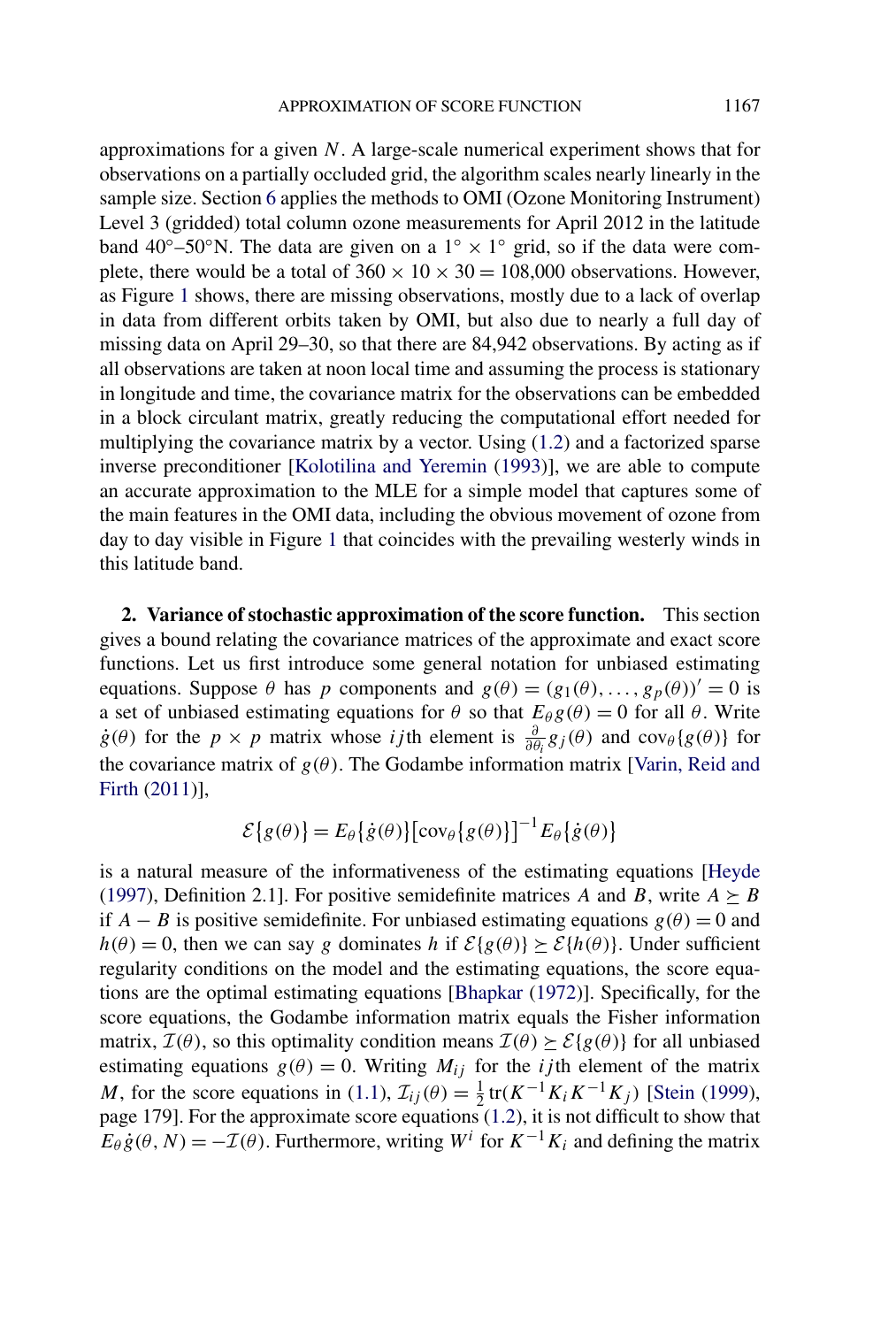<span id="page-6-0"></span>

FIG. 1. *Demeaned ozone data* (*Dobson units*) *plotted using a heat color map*. *Missing data is colored white*.

 $\mathcal{J}(\theta)$  by  $\mathcal{J}_{ij}(\theta) = \text{cov}(U'_1 W^i U_1, U'_1 W^j U_1)$ , we have

(2.1) 
$$
\text{cov}_{\theta}\big\{g(\theta, N)\big\} = \mathcal{I}(\theta) + \frac{1}{4N}\mathcal{J}(\theta),
$$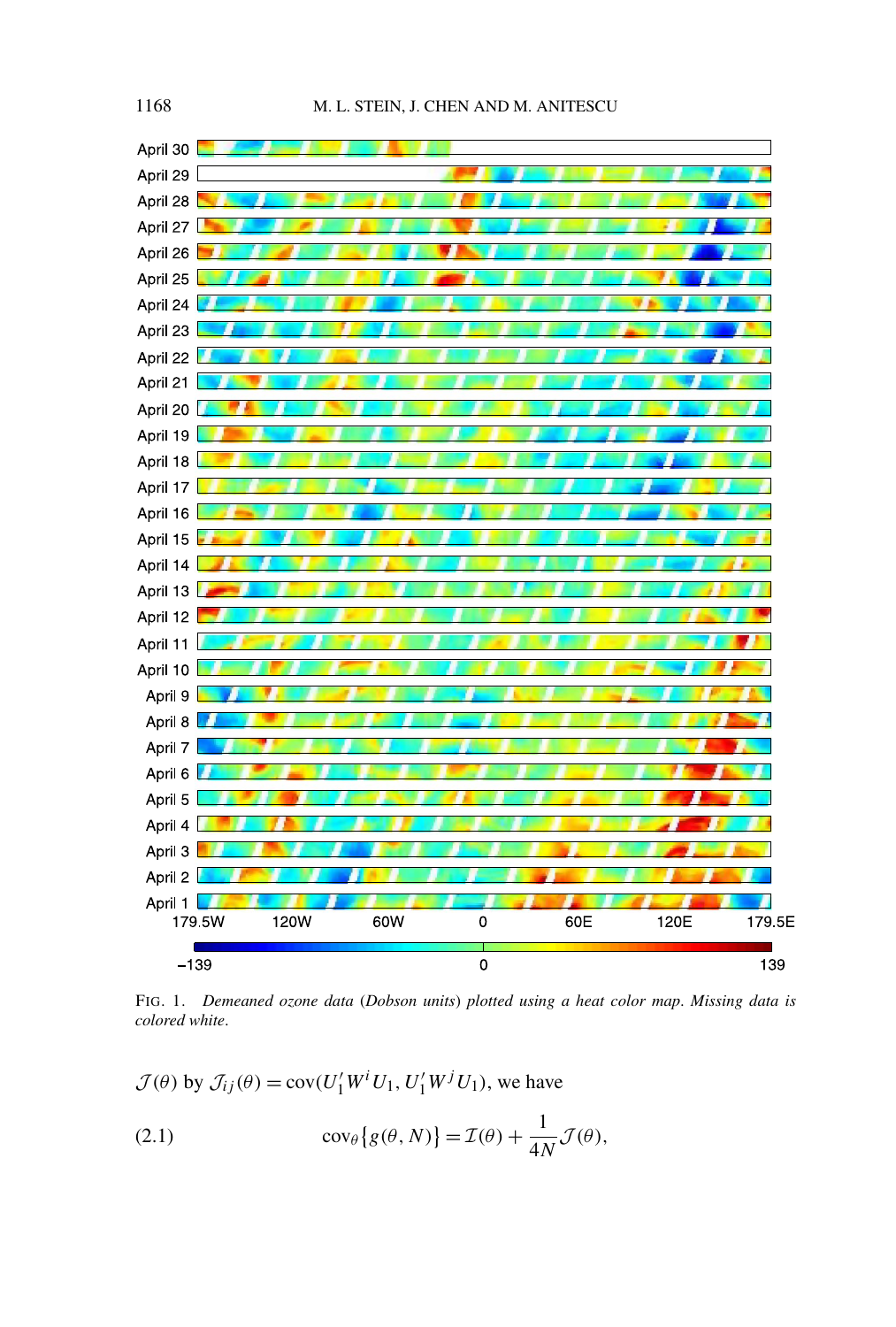<span id="page-7-0"></span>so that  $\mathcal{E}{g(\theta, N)} = \mathcal{I}(\theta)\{\mathcal{I}(\theta) + \frac{1}{4N}\mathcal{J}(\theta)\}^{-1}\mathcal{I}(\theta)$ , which, as  $N \to \infty$ , tends to  $\mathcal{I}(\theta)$ .

In fact, as also demonstrated empirically by [Anitescu, Chen and Wang](#page-28-0) [\(2012\)](#page-28-0), one may often not need *N* to be that large to get estimating equations that are nearly as efficient as the exact score equations. Writing *U*1*<sup>j</sup>* for the *j* th component of  $U_1$ , we have

$$
\mathcal{J}_{ij}(\theta) = \sum_{k,\ell,p,q=1}^{n} \text{cov}(W_{k\ell}^{i} U_{1k} U_{1\ell}, W_{pq}^{j} U_{1p} U_{1q})
$$
\n
$$
= \sum_{k \neq \ell} \{ \text{cov}(W_{k\ell}^{i} U_{1k} U_{1\ell}, W_{k\ell}^{j} U_{1k} U_{1\ell}) + \text{cov}(W_{k\ell}^{i} U_{1k} U_{1\ell}, W_{\ell k}^{j} U_{1k} U_{1\ell}) \}
$$
\n(2.2)\n
$$
= \sum_{k \neq \ell} (W_{k\ell}^{i} W_{k\ell}^{j} + W_{k\ell}^{i} W_{\ell k}^{j})
$$
\n
$$
= \text{tr}(W^{i} W^{j}) + \text{tr}\{W^{i}(W^{j})'\} - 2 \sum_{k=1}^{n} W_{kk}^{i} W_{kk}^{j}.
$$

As noted by [Hutchinson](#page-29-0) [\(1990\)](#page-29-0), the terms with  $k = \ell$  drop out in the second step because  $U_{1j}^2 = 1$  with probability 1. When  $K(\theta)$  is diagonal for all  $\theta$ , then  $N = 1$ gives the exact score equations, although in this case computing  $tr(K^{-1}K_i)$  directly would be trivial.

Writing  $\kappa(\cdot)$  for the condition number of a matrix, we can bound  $\cos\theta$  {*g*( $\theta$ , *N*)} in terms of  $\mathcal{I}(\theta)$  and  $\kappa(K)$ . The proof of the following result is given in the [Ap](#page-26-0)[pendix.](#page-26-0)

THEOREM 2.1.

(2.3) 
$$
\text{cov}_{\theta}\big\{g(\theta, N)\big\} \preceq \mathcal{I}(\theta)\bigg\{1 + \frac{(\kappa(K) + 1)^2}{4N\kappa(K)}\bigg\}.
$$

It follows from (2.3) that

$$
\mathcal{E}\{g(\theta, N)\} \succeq \left\{1 + \frac{(\kappa(K) + 1)^2}{4N\kappa(K)}\right\}^{-1} \mathcal{I}(\theta).
$$

In practice, if  $\frac{(k(K)+1)^2}{4Nk(K)}$  < 0.01, so that the loss of information in using [\(1.2\)](#page-2-0) rather than  $(1.1)$  was at most 1%, we would generally be satisfied with using the approximate score equations and a loss of information of even 10% or larger might be acceptable when one has a massive amount of data. For example, if  $\kappa(K) = 5$ , a bound of 0.01 is obtained with  $N = 180$  and a bound of 0.1 with  $N = 18$ .

It is possible to obtain unbiased estimating equations similar to [\(1.2\)](#page-2-0) whose statistical efficiency does not depend on  $\kappa(K)$ . Specifically, if we write tr $(K^{-1}K_i)$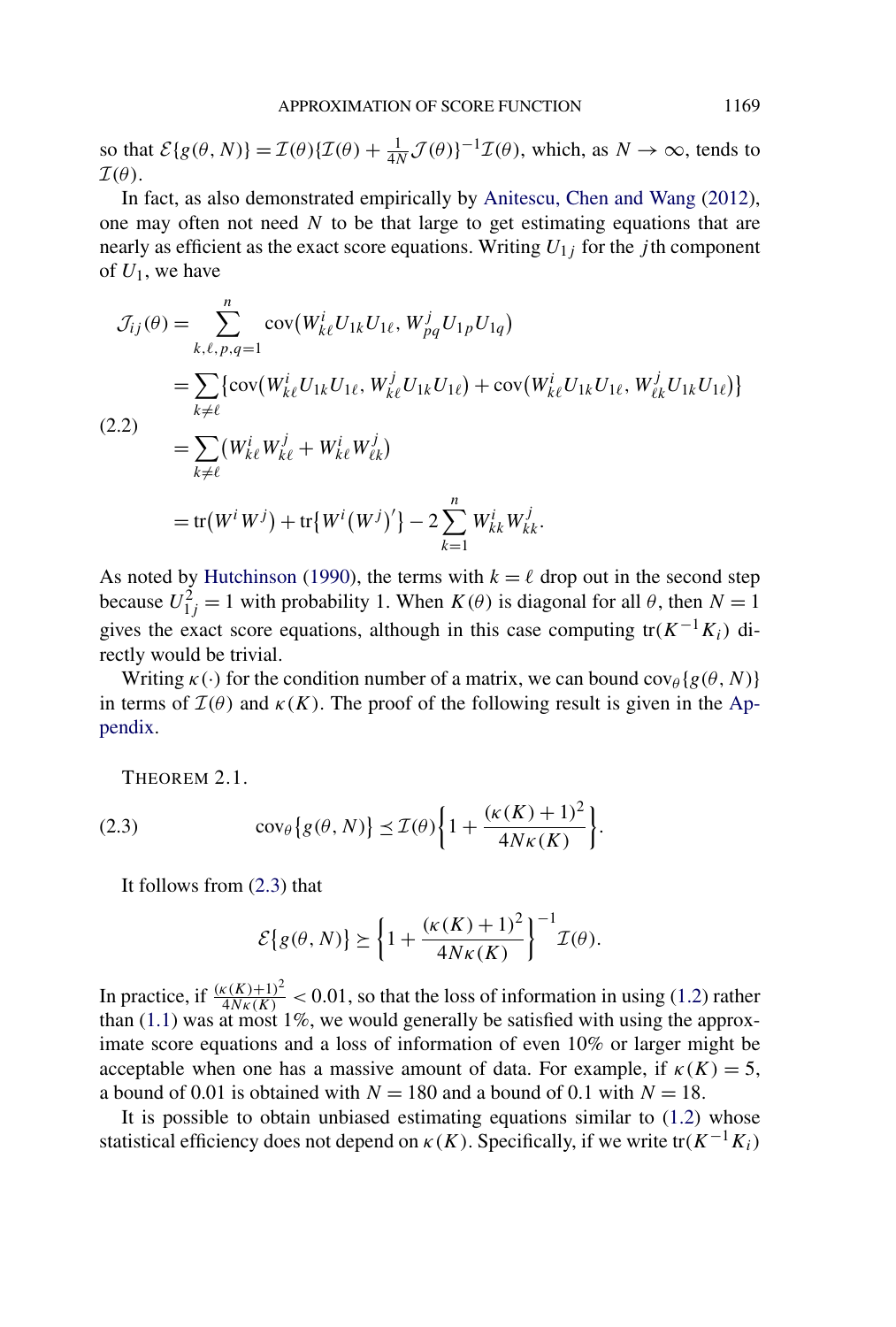<span id="page-8-0"></span>as  $tr((G')^{-1}K_iG^{-1})$ , where *G* is any matrix satisfying  $G'G = K$ , we then have that

$$
(2.4) \qquad h_i(\theta, N) = \frac{1}{2} Z' K^{-1} K_i K^{-1} Z - \frac{1}{2N} \sum_{j=1}^N U'_j (G')^{-1} K_i G^{-1} U_j = 0
$$

for  $i = 1, \ldots, p$  are also unbiased estimating equations for  $\theta$ . In this case,  $\text{cov}_{\theta}\{h(\theta, N)\}\leq (1 + \frac{1}{N})\mathcal{I}(\theta)$ , whose proof is similar to that of Theorem [2.1](#page-7-0) but exploits the symmetry of  $(G')^{-1}K_iG^{-1}$ . This bound is less than or equal to the bound in [\(2.3\)](#page-7-0) on  $cov_{\theta} \{g(\theta, N)\}\$ . Whether it is preferable to use (2.4) rather than [\(1.2\)](#page-2-0) depends on a number of factors, including the sharpness of the bound in [\(2.3\)](#page-7-0) and how much more work it takes to compute  $\overline{G}^{-1}U_j$  than to compute  $K^{-1}U_j$ . An example of how the action of such a matrix square root can be approximated efficiently using only  $O(n)$  storage is presented by [Chen, Anitescu and Saad](#page-28-0) [\(2011\)](#page-28-0).

**3. Dependent designs.** Choosing the  $U_j$ 's independently is simple and convenient, but one can reduce the variation in the stochastic approximation by using a more sophisticated design for the *Uj* 's; this section describes such a design. Suppose that  $n = Nm$  for some nonnegative integer *m* and that  $\beta_1, \ldots, \beta_N$  are fixed vectors of length *N* with all entries  $\pm 1$  for which  $\frac{1}{N} \sum_{j=1}^{N} \beta_j \beta'_j = I$ . For example, if  $N = 2<sup>q</sup>$  for a positive integer *q*, then the *β<sub>j</sub>*'s can be chosen to be the design matrix for a saturated model of a 2*<sup>q</sup>* factorial design in which the levels of the factors are set at  $\pm 1$  [\[Box, Hunter and Hunter](#page-28-0) [\(2005\)](#page-28-0), Chapter 5]. In addition, assume that  $X_1, \ldots, X_m$  are random diagonal matrices of size N and  $Y_{jk}$ ,  $j = 1, \ldots, N; k = 1, \ldots, m$  are random variables such that all the diagonal elements of the  $X_j$ 's and all the  $Y_{jk}$ 's are i.i.d. symmetric Bernoulli random variables. Then define

(3.1) 
$$
U_j = \begin{pmatrix} Y_{j1}X_1 \\ \vdots \\ Y_{jm}X_m \end{pmatrix} \beta_j.
$$

One can easily show that for any  $Nm \times Nm$  matrix *M*,  $E(\frac{1}{N}\sum_{j=1}^{N}U'_jMU_j)$  = tr(M). Thus, we can use this definition of the  $U_j$ 's in [\(1.2\)](#page-2-0), and the resulting estimating equations are still unbiased.

This design is closely related to a class of designs introduced by [Avron and](#page-28-0) [Toledo](#page-28-0) [\(2011\)](#page-28-0), who propose selecting the  $U_j$ 's as follows. Suppose *H* is a Hadamard matrix, that is, an  $n \times n$  orthogonal matrix with elements  $\pm 1$ . [Avron and](#page-28-0) [Toledo](#page-28-0) [\(2011\)](#page-28-0) actually consider *H* a multiple of a unitary matrix, but the special case *H* Hadamard makes their proposal most similar to ours. Then, using simple random sampling (with replacement), they choose *N* columns from this matrix and multiply this  $n \times N$  matrix by an  $n \times n$  diagonal matrix with diagonal entries made up of independent symmetric Bernoulli random variables. The columns of this resulting matrix are the  $U_j$ 's. We are also multiplying a subset of the columns of a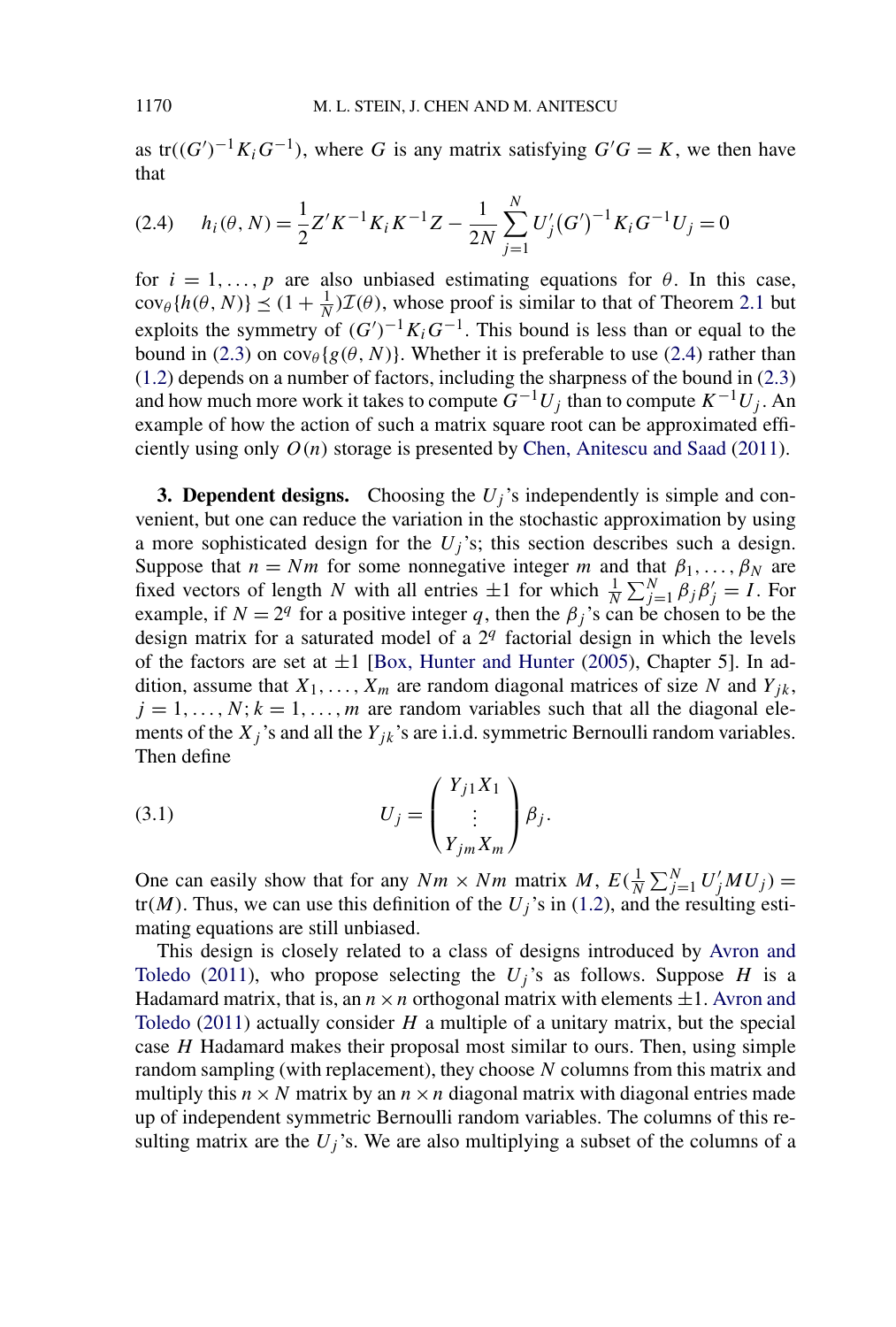<span id="page-9-0"></span>Hadamard matrix by a random diagonal matrix, but we do not select the columns by simple random sampling from some arbitrary Hadamard matrix.

The extra structure we impose yields beneficial results in terms of the variance of the randomized trace approximation, as the following calculations show. Partitioning *M* into an  $m \times m$  array of  $N \times N$  matrices with  $k\ell$ th block  $M_{k\ell}^b$ , we obtain the following:

(3.2) 
$$
\frac{1}{N} \sum_{j=1}^{N} U'_j MU_j = \frac{1}{N} \sum_{k,\ell=1}^{m} \sum_{j=1}^{N} Y_{jk} Y_{j\ell} \beta'_j X_k M_{k\ell}^b X_{\ell} \beta_j.
$$

Using  $Y_{jk}^2 = 1$  and  $X_k^2 = I$ , we have

$$
\frac{1}{N} \sum_{j=1}^{N} Y_{jk}^2 \beta'_j X_k M_{kk}^b X_k \beta_j = \frac{1}{N} \operatorname{tr} \left( X_k M_{kk}^b X_k \sum_{j=1}^{N} \beta_j \beta'_j \right)
$$

$$
= \operatorname{tr} (M_{kk}^b X_k^2)
$$

$$
= \operatorname{tr} (M_{kk}^b),
$$

which is not random. Thus, if *M* is block diagonal (i.e.,  $M_{k\ell}^b$  is a matrix of zeroes for all  $k \neq \ell$ ), (3.2) yields tr(M) without error. This result is an extension of the result that independent  $U_j$ 's give  $tr(M)$  exactly for diagonal M. Furthermore, it turns out that, at least in terms of the variance of  $\frac{1}{N} \sum_{j=1}^{N} U_j^{\prime} MU_j$ , for the elements of *M* off the block diagonal, we do exactly the same as we do when the *U<sub>j</sub>*'s are independent. Write  $B(\theta)$  for cov{ $g(\theta, N)$ } with  $g(\theta, N)$  defined as in [\(1.2\)](#page-2-0) with independent *U<sub>j</sub>*'s. Define  $g^d$  ( $\theta$ , *N*) = 0 for the unbiased estimating equations defined by [\(1.2\)](#page-2-0) with dependent  $U_j$ 's defined by [\(3.1\)](#page-8-0) and  $B^d(\theta)$  to be the covariance matrix of  $g^d$  ( $\theta$ ,  $N$ ). Take  $T(N, n)$  to be the set of pairs of positive integers  $(k, \ell)$  with  $1 \leq \ell < k \leq n$  for which  $\lfloor k/N \rfloor = \lfloor \ell/N \rfloor$ . We have the following result, whose proof is given in the [Appendix.](#page-26-0)

THEOREM 3.1. *For any vector*  $v = (v_1, \ldots, v_p)'$ ,

(3.3) 
$$
v'B(\theta)v - v'B^d(\theta)v = \frac{2}{N} \sum_{(k,\ell) \in T(N,n)} \left\{ \sum_{i=1}^p v_i (W_{k\ell}^i + W_{\ell k}^i) \right\}^2.
$$

Thus,  $B(\theta) \succeq B^d(\theta)$ . Since  $E_\theta \dot{g}(\theta, N) = E_\theta \dot{g}^d(\theta, N) = -\mathcal{I}(\theta)$ , it follows that  $\mathcal{E}{g^d(\theta, N)} \succeq \mathcal{E}{g(\theta, N)}.$ 

How much of an improvement will result from using dependent  $U_j$ 's depends on the size of the  $W_{k\ell}^i$ 's within each block. For spatial data, one would typically group spatially contiguous observations within blocks. How to block for space– time data is less clear. The results here focus on the variance of the randomized trace approximation. [Avron and Toledo](#page-28-0) [\(2011\)](#page-28-0) obtain bounds on the probability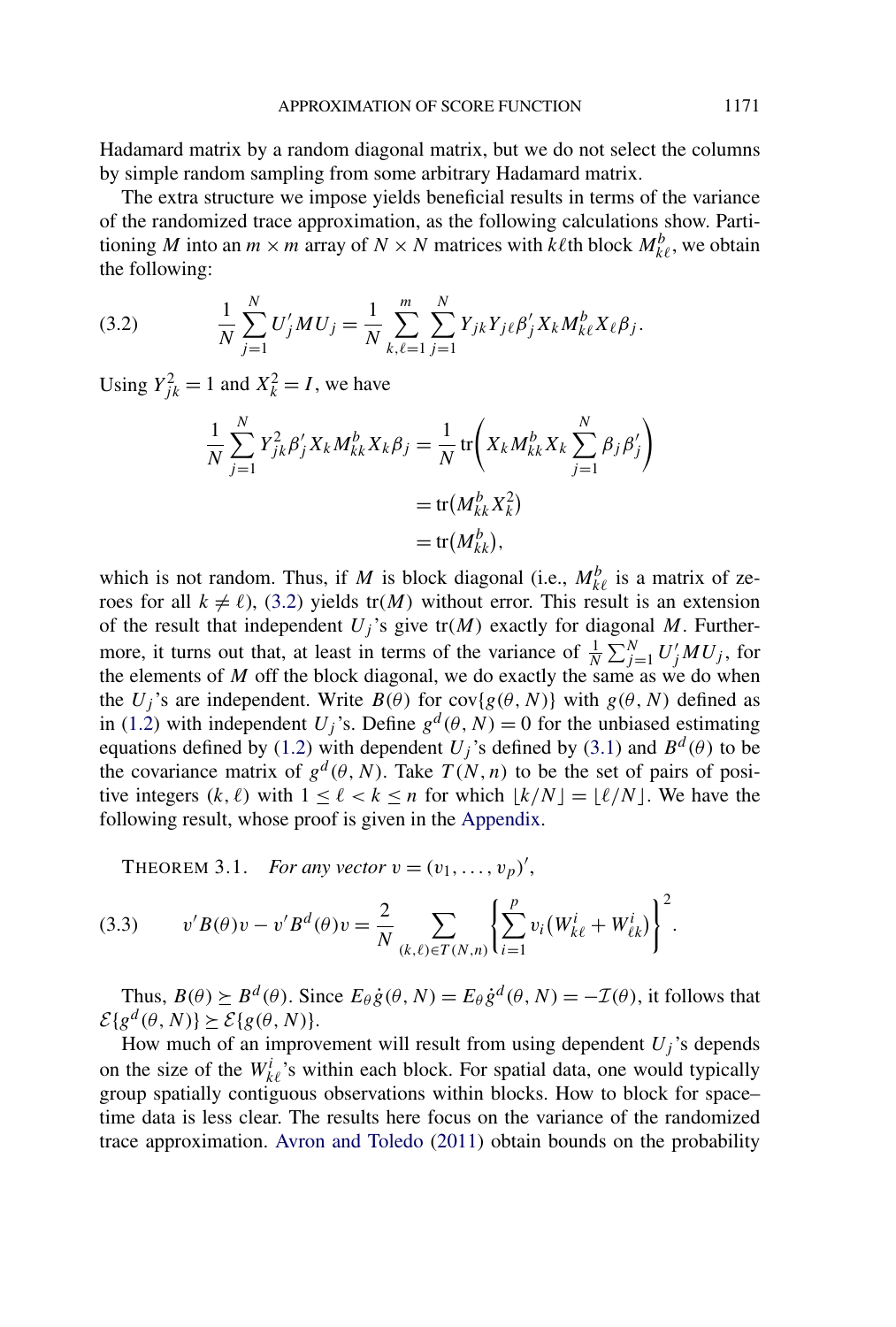<span id="page-10-0"></span>that the approximation error is less than some quantity and note that these results sometimes give rankings for various randomized trace approximations different from those obtained by comparing variances.

**4. Computational aspects.** Finding  $\theta$  that solves the estimating equations [\(1.2\)](#page-2-0) requires a nonlinear equation solver in addition to computing linear solves in *K*. The nonlinear solver starts at an initial guess  $\theta^0$  and iteratively updates it to approach a (hopefully unique) zero of [\(1.2\)](#page-2-0). In each iteration, at  $\theta^i$ , the nonlinear solver typically requires an evaluation of  $g(\theta^i, N)$  in order to find the next iterate  $\theta^{i+1}$ . In turn, the evaluation of *g* requires employing a linear solver to compute the set of vectors  $K^{-1}Z$  and  $K^{-1}U_j$ ,  $j = 1, \ldots, N$ .

The Fisher information matrix  $\mathcal{I}(\theta)$  and the matrix  $\mathcal{J}(\theta)$  contain terms involving matrix traces and diagonals. Write  $diag(\cdot)$  for a column vector containing the diagonal elements of a matrix and ◦ for the Hadamard (elementwise) product of matrices. For any real matrix *A*,

$$
tr(A) = E_U(U'AU) \quad \text{and} \quad diag(A) = E_U(U \circ AU),
$$

where the expectation  $E_U$  is taken over  $U$ , a random vector with i.i.d. symmetric Bernoulli components. One can unbiasedly estimate  $\mathcal{I}(\theta)$  and  $\mathcal{J}(\theta)$  by

(4.1) 
$$
\widehat{\mathcal{I}}_{ij}(\theta) = \frac{1}{2N_2} \sum_{k=1}^{N_2} U'_k W^i W^j U_k
$$

and

$$
\widehat{\mathcal{J}}_{ij}(\theta) = \frac{1}{N_2} \sum_{k=1}^{N_2} U'_k W^i W^j U_k + \frac{1}{N_2} \sum_{k=1}^{N_2} U'_k W^i (W^j)' U_k
$$
\n
$$
- 2 \sum_{\ell=1}^n \left[ \frac{1}{N_2} \sum_{k=1}^{N_2} (U_k \circ W^i U_k) \right] \left[ \frac{1}{N_2} \sum_{k=1}^{N_2} (U_k \circ W^j U_k) \right]_{\ell}.
$$

Note that here the set of vectors  $U_k$  need not be the same as that in [\(1.2\)](#page-2-0) and that  $N_2$ may not be the same as *N*, the number of  $U_j$ 's used to compute the estimate of  $\theta$ . Evaluating  $\widehat{\mathcal{I}}(\theta)$  and  $\widehat{\mathcal{J}}(\theta)$  requires linear solves since  $W^i U_k = K^{-1}(K_i U_k)$  and  $(W^i)'U_k = K_i(K^{-1}U_k)$ . Note that one can also unbiasedly estimate  $\mathcal{J}_{ij}(\theta)$  as the sample covariance of  $U'_k W^i U_k$  and  $U'_k W^j W_k$  for  $k = 1, ..., N$ , but (4.2) directly exploits properties of symmetric Bernoulli variables (e.g.,  $U_{1j}^2 = 1$ ). Further study would be needed to see when each approach is preferred.

4.1. *Linear solver*. We consider an iterative solver for solving a set of linear equations  $Ax = b$  for a symmetric positive definite matrix  $A \in \mathbb{R}^{n \times n}$ , given a righthand vector *b*. Since the matrix *A* (in our case the covariance matrix) is symmetric positive definite, the conjugate gradient algorithm is naturally used. Let  $x^i$  be the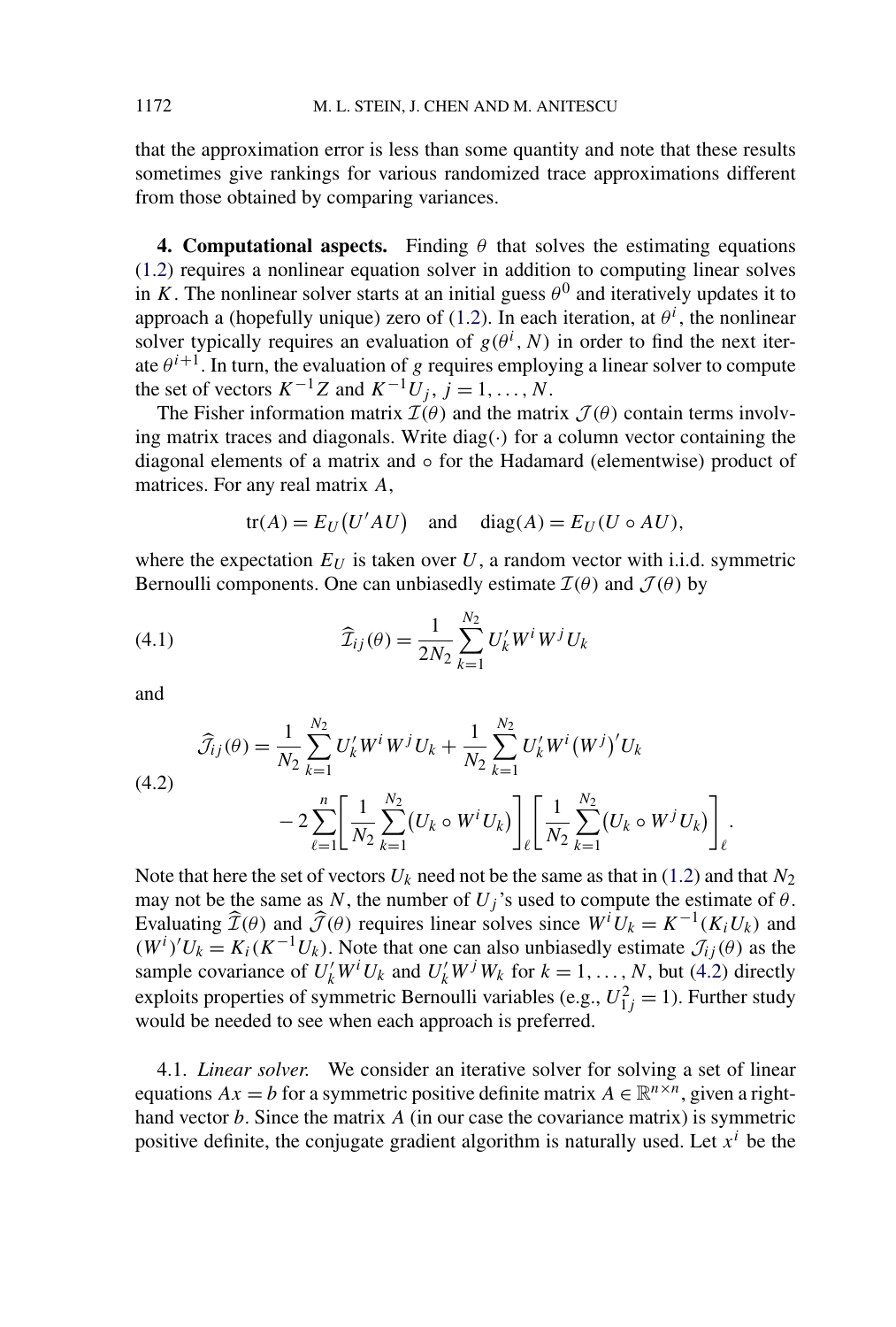<span id="page-11-0"></span>current approximate solution, and let  $r^i = b - Ax^i$  be the residual. The algorithm finds a search direction  $q^i$  and a step size  $\alpha^i$  to update the approximate solution, that is,  $x^{i+1} = x^i + \alpha^i q^{\overline{i}}$ , such that the search directions  $q^i, \ldots, q^0$  are mutually *A*-conjugate [i.e.,  $(q^i)' A q^j = 0$  for  $i \neq j$ ] and the new residual  $r^{i+1}$  is orthogonal to all the previous ones,  $r^i, \ldots, r^0$ . One can show that the search direction is a linear combination of the current residual and the past search direction, yielding the following recurrence formulas:

$$
x^{i+1} = x^i + \alpha^i q^i,
$$
  
\n
$$
r^{i+1} = r^i - \alpha^i A q^i,
$$
  
\n
$$
q^{i+1} = r^{i+1} + \beta^i q^i,
$$

where  $\alpha^i = \langle r^i, r^i \rangle / \langle Aq^i, q^i \rangle$  and  $\beta^i = \langle r^{i+1}, r^{i+1} \rangle / \langle r^i, r^i \rangle$ , and  $\langle \cdot, \cdot \rangle$  denotes the vector inner product. Letting  $x^*$  be the exact solution, that is,  $Ax^* = b$ , then  $x^i$ enjoys a linear convergence to *x*∗:

(4.3) 
$$
\|x^{i}-x^{*}\|_{A} \leq 2\left(\frac{\sqrt{\kappa(A)}-1}{\sqrt{\kappa(A)}+1}\right)^{i} \|x^{0}-x^{*}\|_{A},
$$

where  $\|\cdot\|_A = \langle A \cdot, \cdot \rangle^{1/2}$  is the *A*-norm of a vector.

Asymptotically, the time cost of one iteration is upper bounded by that of multiplying  $\overline{A}$  by  $q^i$ , which typically dominates other vector operations when  $\overline{A}$  is not sparse. Properties of the covariance matrix can be exploited to efficiently compute the matrix–vector products. For example, when the observations are on a lattice (regular grid), one can use the fast Fourier transform (FFT), which takes time  $O(n \log n)$  [\[Chan and Jin](#page-28-0) [\(2007\)](#page-28-0)]. Even when the grid is partial (with occluded observations), this idea can still be applied. On the other hand, for nongridded observations, exact multiplication generally requires  $O(n^2)$  operations. However, one can use a combination of direct summations for close-by points and multipole expansions of the covariance kernel for faraway points to compute the matrix–vector products in  $O(n \log n)$ , even  $O(n)$ , time [\[Barnes and Hut](#page-28-0) [\(1986\)](#page-28-0), [Greengard and](#page-28-0) [Rokhlin](#page-28-0) [\(1987\)](#page-28-0)]. In the case of Matérn-type Gaussian processes and in the context of solving the stochastic approximation [\(1.2\)](#page-2-0), such fast multipole approximations were presented by [Anitescu, Chen and Wang](#page-28-0) [\(2012\)](#page-28-0). Note that the total computational cost of the solver is the cost of each iteration times the number of iterations, the latter being usually much less than *n*.

The number of iterations to achieve a desired accuracy depends on how fast  $x^i$  approaches  $x^*$ , which, from (4.3), is in turn affected by the condition number *κ* of *A*. Two techniques can be used to improve convergence. One is to perform preconditioning in order to reduce  $\kappa$ ; this technique will be discussed in the next section. The other is to adopt a block version of the conjugate gradient algorithm. This technique is useful for solving the linear system for the same matrix with multiple right-hand sides. Specifically, denote by  $AX = B$  the linear system one wants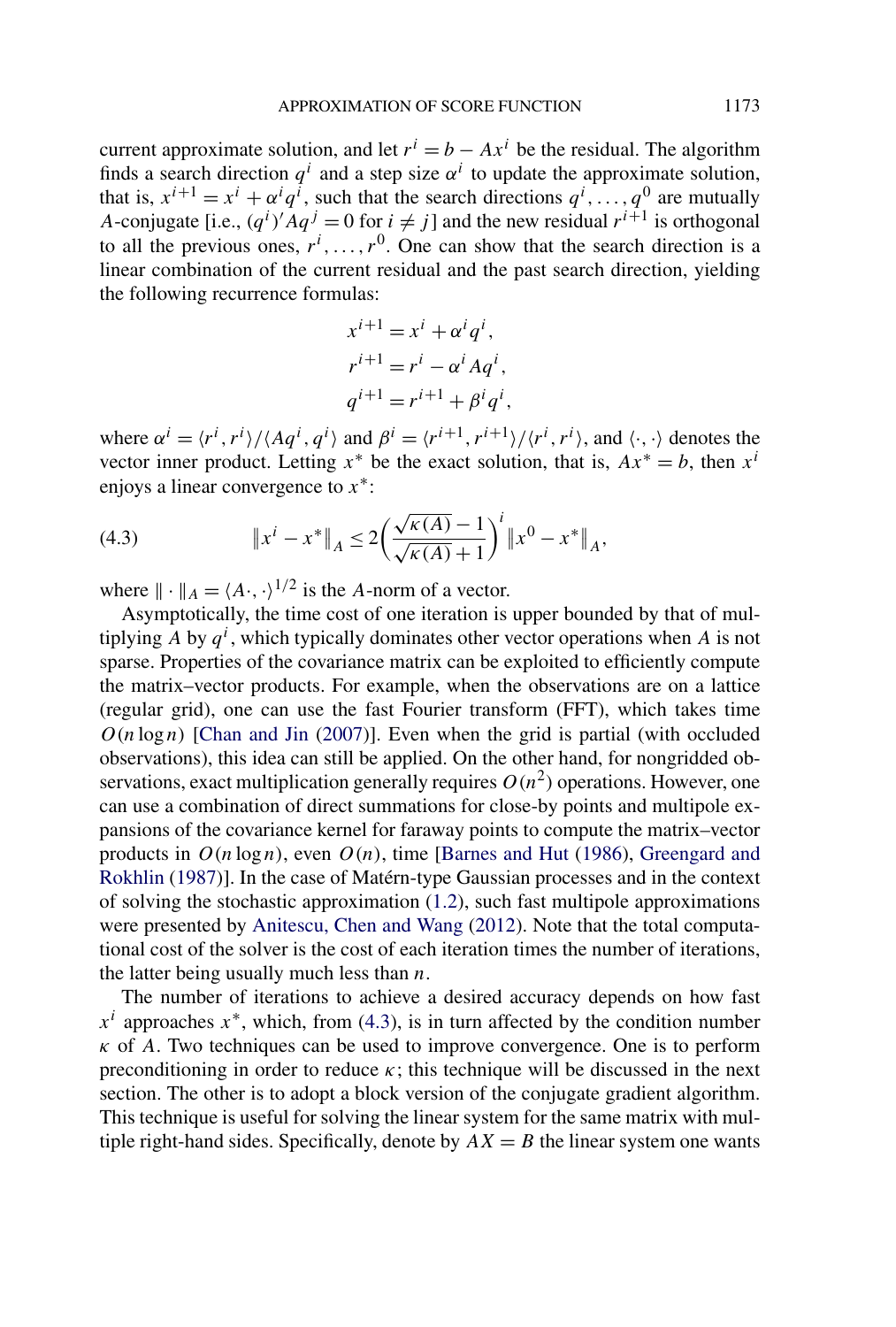to solve, where *B* is a matrix with *s* columns, and the same for the unknown *X*. Conventionally, matrices such as *B* are called *block vectors*, honoring the fact that the columns of *B* are handled simultaneously. The block conjugate gradient algorithm is similar to the single-vector version except that the iterates  $x^i$ ,  $r^i$  and  $q^i$ now become block iterates  $X^i$ ,  $R^i$  and  $Q^i$  and the coefficients  $\alpha^i$  and  $\beta^i$  become  $s \times s$  matrices. The detailed algorithm is not shown here; interested readers are referred to [O'Leary](#page-29-0) [\(1980\)](#page-29-0). If  $X^*$  is the exact solution, then  $X^i$  approaches  $X^*$  at least as fast as linearly:

(4.4) 
$$
\|(X^{i})_{j} - (X^{*})_{j}\|_{A} \leq C_{j} \left(\frac{\sqrt{\kappa_{s}(A)}-1}{\sqrt{\kappa_{s}(A)}+1}\right)^{i}, \qquad j = 1, ..., s,
$$

where  $(X^i)_j$  and  $(X^*)_j$  are the *j*th column of  $X^i$  and  $X^*$ , respectively;  $C_j$  is some constant dependent on *j* but not *i*; and  $\kappa_s(A)$  is the ratio between  $\lambda_n(A)$  and  $\lambda_s(A)$  with the eigenvalues  $\lambda_k$  sorted increasingly. Comparing [\(4.3\)](#page-11-0) with (4.4), we see that the modified condition number  $\kappa_s$  is less than  $\kappa$ , which means that the block version of the conjugate gradient algorithm has a faster convergence than the standard version does. In practice, since there are many right-hand sides (i.e., the vectors *Z*,  $U_j$ 's and  $K_i U_k$ 's), we always use the block version.

4.2. *Preconditioning/filtering*. Preconditioning is a technique for reducing the condition number of the matrix. Here, the benefit of preconditioning is twofold: it encourages the rapid convergence of an iterative linear solver and, if the effective condition number is small, it strongly bounds the uncertainty in using the estimating equations  $(1.2)$  instead of the exact score equations  $(1.1)$  for estimating parameters (see Theorem [2.1\)](#page-7-0). In numerical linear algebra, preconditioning refers to applying a matrix *M*, which approximates the inverse of *A* in some sense, to both sides of the linear system of equations. In the simple case of left preconditioning, this amounts to solving  $MAX = Mb$  for  $MA$  better conditioned than A. With certain algebraic manipulations, the matrix *M* enters into the conjugate gradient algorithm in the form of multiplication with vectors. For the detailed algorithm, see [Saad](#page-29-0) [\(2003\)](#page-29-0). This technique does not explicitly compute the matrix *MA*, but it requires that the matrix–vector multiplications with *M* can be efficiently carried out.

For covariance matrices, certain filtering operations are known to reduce the condition number, and some can even achieve an optimal preconditioning in the sense that the condition number is bounded by a constant independent of the size of the matrix [\[Stein, Chen and Anitescu](#page-29-0) [\(2012\)](#page-29-0)]. Note that these filtering operations may or may not preserve the rank/size of the matrix. When the rank is reduced, then some loss of statistical information results when filtering, although similar filtering is also likely needed to apply spectral methods for strongly correlated spatial data on a grid [\[Stein](#page-29-0) [\(1995\)](#page-29-0)]. Therefore, we consider applying the same filter to all the vectors and matrices in the estimating equations, in which case [\(1.2\)](#page-2-0) becomes the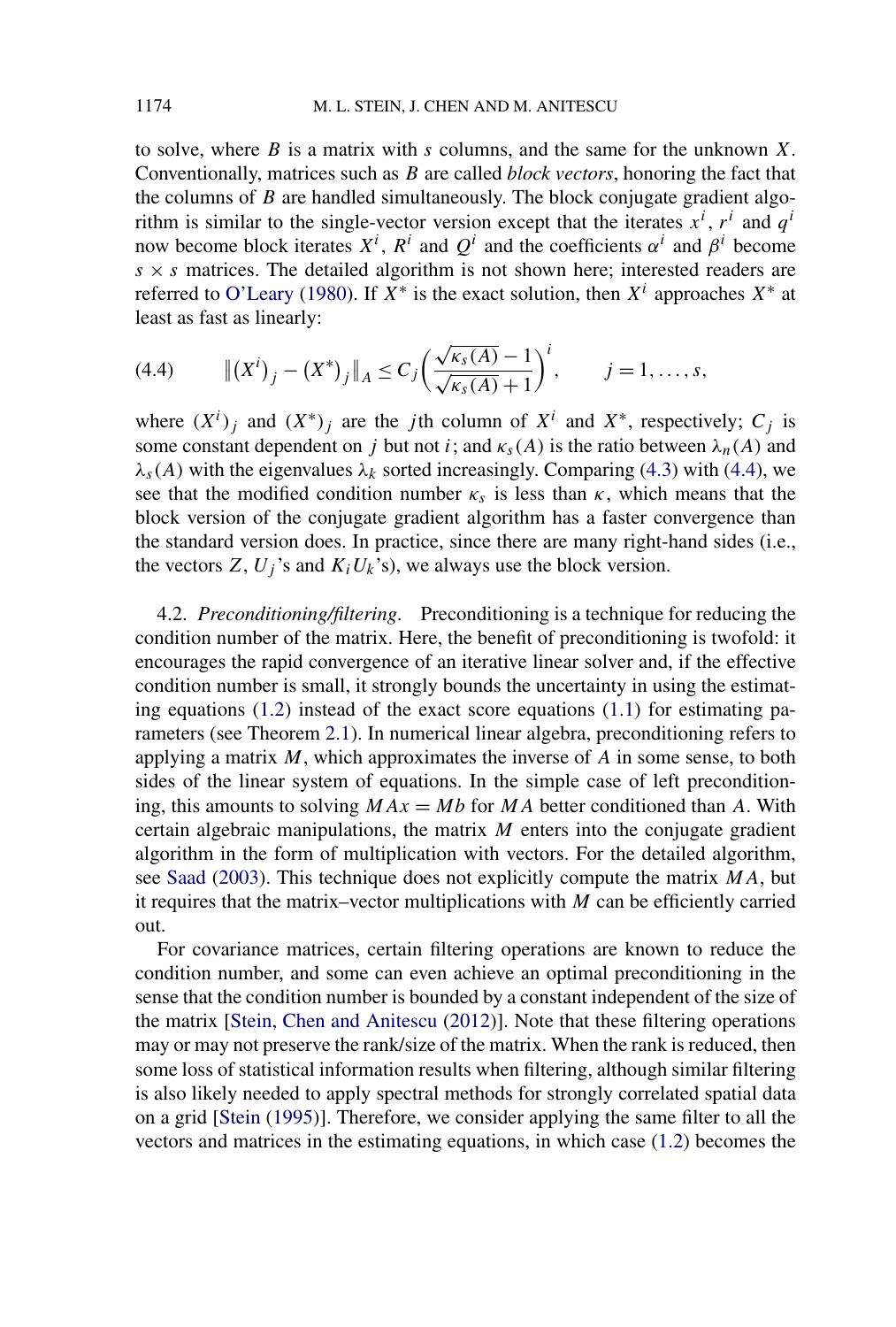<span id="page-13-0"></span>stochastic approximation to the score equations of the *filtered* process. Evaluating the filtered version of  $g(\theta, N)$  becomes easier because the linear solves with the filtered covariance matrix converge faster.

4.3. *Nonlinear solver*. The choice of the nonlinear solver is problem dependent. The purpose of solving the score equations [\(1.1\)](#page-1-0) or the estimating equations [\(1.2\)](#page-2-0) is to maximize the loglikelihood function  $\mathcal{L}(\theta)$ . Therefore, investigation into the shape of the loglikelihood surface helps identify an appropriate solver.

In Section [5,](#page-15-0) we consider the power law generalized covariance model  $(\alpha > 0)$ :

(4.5) 
$$
G(x; \theta) = \begin{cases} \Gamma(-\alpha/2)r^{\alpha}, & \text{if } \alpha/2 \notin \mathbb{N}, \\ (-1)^{1+\alpha/2}r^{\alpha} \log r, & \text{if } \alpha/2 \in \mathbb{N}, \end{cases}
$$

where  $x = [x_1, \ldots, x_d] \in \mathbb{R}^d$  denotes coordinates,  $\theta$  is the set of parameters containing  $\alpha > 0$ ,  $\ell = [\ell_1, \ldots, \ell_d] \in \mathbb{R}^d$ , and *r* is the elliptical radius

(4.6) 
$$
r = \sqrt{\frac{x_1^2}{\ell_1^2} + \dots + \frac{x_d^2}{\ell_d^2}}.
$$

Allowing a different scaling in different directions may be appropriate when, for example, variations in a vertical direction may be different from those in a horizontal direction. The function *G* is conditionally positive definite; therefore, only the covariances of authorized linear combinations of the process are defined [\[Chilès](#page-28-0) [and Delfiner](#page-28-0) [\(2012\)](#page-28-0), Section 4.3]. In fact, *G* is *p*-conditionally positive definite if and only if  $2p + 2 > \alpha$  [see [Chilès and Delfiner](#page-28-0) [\(2012\)](#page-28-0), Section 4.5], so that applying the discrete Laplace filter (which gives second-order differences) *τ* times to the observations yields a set of authorized linear combinations when  $\tau \geq \frac{1}{2}\alpha$ . [Stein, Chen and Anitescu](#page-29-0) [\(2012\)](#page-29-0) show that if  $\alpha = 4\tau - d$ , then the covariance matrix has a bounded condition number independent of the matrix size. Consider the grid  $\{\delta\}$ **}** for some fixed spacing  $\delta$  and **j** a vector whose components take integer values between 0 and *m*. Applying the filter  $\tau$  times, we obtain the covariance matrix

$$
K_{ij} = cov\{\Delta^{\tau} Z(\delta i), \Delta^{\tau} Z(\delta j)\},\
$$

where  $\Delta$  denotes the discrete Laplace operator

$$
\Delta Z(\delta \mathbf{j}) = \sum_{p=1}^{d} \{ Z(\delta \mathbf{j} - \delta \mathbf{e}_p) - 2Z(\delta \mathbf{j}) + Z(\delta \mathbf{j} + \delta \mathbf{e}_p) \}
$$

with **e**<sub>*p*</sub> meaning the unit vector along the *p*th coordinate. If  $\tau = \text{round}((\alpha + d)/4)$ , the resulting *K* is both positive definite and reasonably well conditioned.

Figure [2](#page-14-0) shows a sample loglikelihood surface for  $d = 1$  based on an observation vector *Z* simulated from a 1D partial regular grid spanning the range [0*,* 100], using parameters  $\alpha = 1.5$  and  $\ell = 10$ . (A similar 2D grid is shown later in Figure [3.](#page-16-0)) The peak of the surface is denoted by the solid white dot, which is not far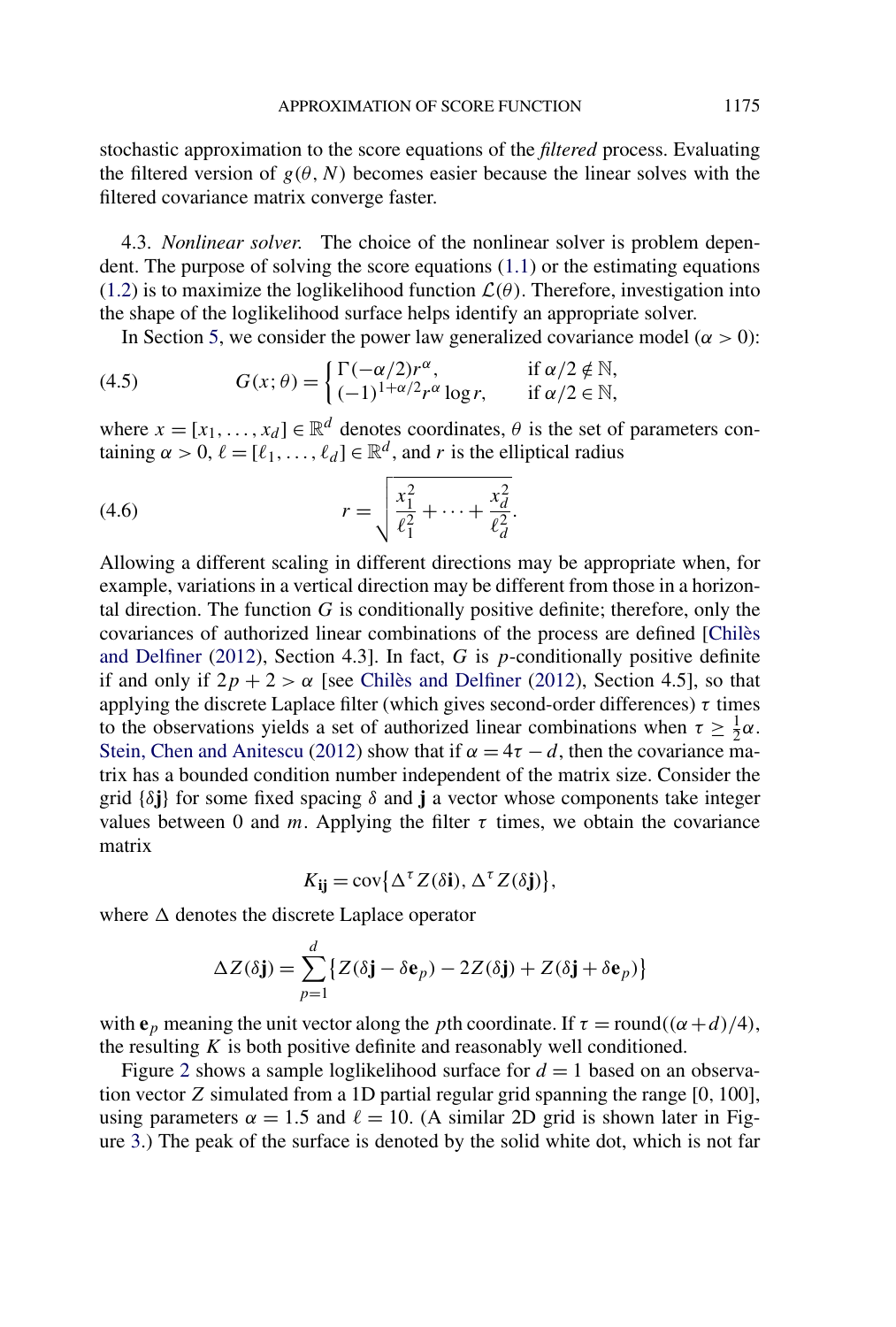<span id="page-14-0"></span>

FIG. 2. *A sample loglikelihood surface for the power law generalized covariance kernel*, *with profile curve and peak plotted*.

away from the truth  $\theta = (1.5, 10)$ . The white dashed curve (profile of the surface) indicates the maximum loglikelihoods  $\mathcal L$  given  $\alpha$ . The curve is also projected on the  $\alpha - \mathcal{L}$  plane and the  $\alpha - \ell$  plane. One sees that the loglikelihood value has small variation (ranges from 48 to 58) along this curve compared with the rest of the surface, whereas, for example, varying just the parameter  $\ell$  changes the loglikelihood substantially.

A Newton-type nonlinear solver starts at some initial point  $\theta^0$  and tries to approach the optimal point (one that solves the score equations).4 Let the current point be  $\theta^i$ . The solver finds a direction  $q^i$  and a step size  $\alpha^i$  in some way to move the point to  $\theta^{i+1} = \theta^i + \alpha^i q^i$ , so that the value of  $\mathcal L$  is increased. Typically, the search direction  $q^i$  is the inverse of the Jacobian multiplied by  $\theta^i$ , that is,  $q^{i} = \dot{g}(\theta^{i}, N)^{-1}\theta^{i}$ . This way,  $\theta^{i+1}$  is closer to a solution of the score equations. Figure 2 shows a loglikelihood surface when  $d = 1$ . The solver starts somewhere on the surface and quickly climbs to a point along the profile curve. However, this

 $4$ To facilitate understanding, we explain here the process for solving the score equations [\(1.1\)](#page-1-0). Conceptually it is similar to that for solving the estimating equations [\(1.2\)](#page-2-0).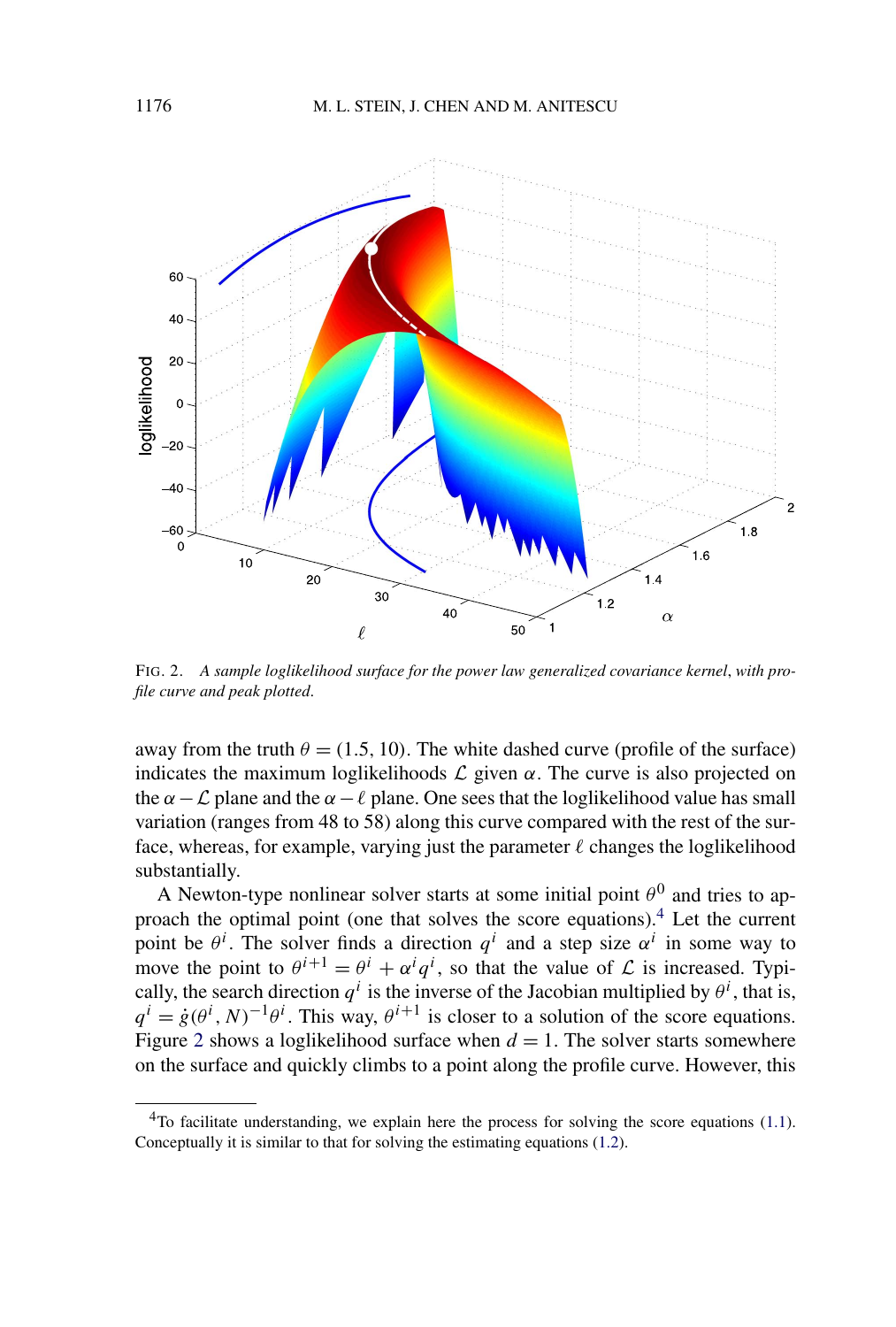<span id="page-15-0"></span>point might be far away from the peak. It turns out that along this curve a Newtontype solver is usually unable to find a direction with an appropriate step size to numerically increase  $\mathcal{L}$ , in part because of the narrow ridge indicated in the figure. The variation of  $\mathcal L$  along the normal direction of the curve is much larger than that along the tangent direction. Thus, the iterate  $\theta^i$  is trapped and cannot advance to the peak. In such a case, even though the estimated maximized likelihood could be fairly close to the true maximum, the estimated parameters could be quite distant from the MLE of  $(\alpha, \ell)$ .

To successfully solve the estimating equations, we consider each component of an implicit function of *α*. Denote by

(4.7) 
$$
g_i(\alpha, \ell_1, ..., \ell_d) = 0, \qquad i = 1, ..., d+1,
$$

the estimating equations, ignoring the fixed variable *N*. The implicit function theorem indicates that a set of functions  $\ell_1(\alpha), \ldots, \ell_d(\alpha)$  exists around an isolated zero of (4.7) in a neighborhood where (4.7) is continuously differentiable, such that

$$
g_i(\alpha, \ell_1(\alpha), \dots, \ell_d(\alpha)) = 0
$$
 for  $i = 2, \dots, d + 1$ .

Therefore, we need only to solve the equation

$$
(4.8) \t g_1(\alpha, \ell_1(\alpha), \ldots, \ell_d(\alpha)) = 0
$$

with a single variable  $\alpha$ . Numerically, a much more robust method than a Newtontype method exists for finding a root of a one-variable function. We use the standard method of Forsythe, Malcolm and Moler [[\(1976/1977\)](#page-28-0), see the Fortran code Zeroin] for solving (4.8). This method in turn requires the evaluation of the left-hand side of (4.8). Then, the  $\ell_i$ 's are evaluated by solving  $g_2, \ldots, g_{d+1} = 0$ fixing  $\alpha$ , whereby a Newton-type algorithm is empirically proven to be an efficient method.

**5. Experiments.** In this section we show a few experimental results based on a partially occluded regular grid. The rationale for using such a partial grid is to illustrate a setting where spectral techniques do not work so well but efficient matrix–vector multiplications are available. A partially occluded grid can occur, for example, when observations of some surface characteristics are taken by a satellite-based instrument and it is not possible to obtain observations over regions with sufficiently dense cloud cover. The ozone example in Section [6](#page-20-0) provides another example in which data on a partial grid occurs. This section considers a grid with physical range  $[0, 100] \times [0, 100]$  and a hole in a disc shape of radius 10 centered at  $(40, 60)$ . An illustration of the grid, with size  $32 \times 32$ , is shown in Figure [3.](#page-16-0) The matrix–vector multiplication is performed by first doing the multiplication using the full grid via circulant embedding and FFT, followed by removing the entries corresponding to the hole of the grid. Recall that the covariance model is defined in Section [4.3,](#page-13-0) along with the explanation of the filtering step.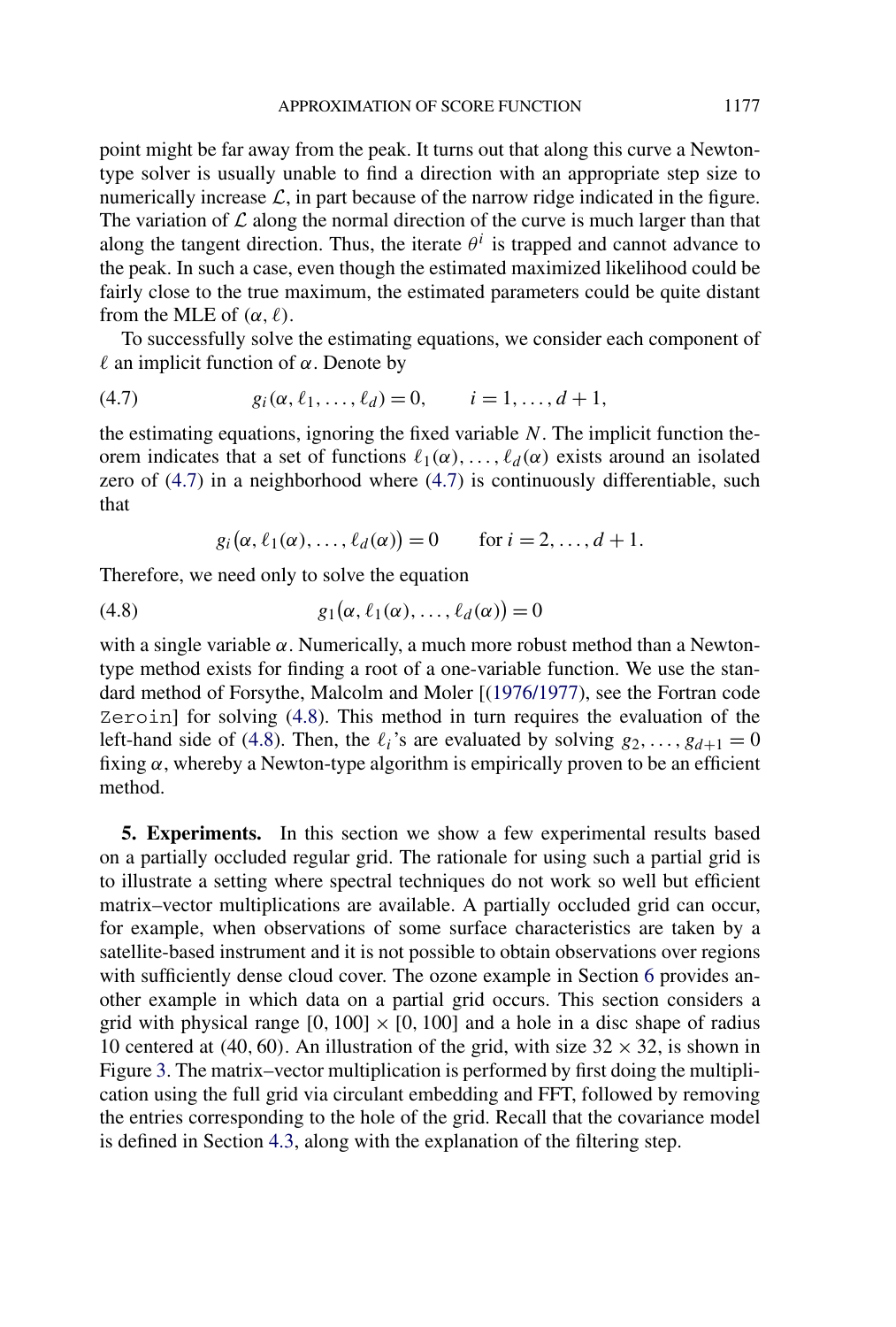<span id="page-16-0"></span>

FIG. 3. *A* 32 × 32 *grid with a region of missing observations in a disc shape*. *Internal grid points are grouped to work with the dependent design in Section* [3.](#page-8-0)

When working with dependent samples, it is advantageous to group nearby grid points such that the resulting blocks have a plump shape and that there are as many blocks with size exactly *N* as possible. For an occluded grid, this is a nontrivial task. Here we use a simple heuristic to effectively group the points. We divide the task. Here we use a simple heuristic to effectively group the points. We divide the grid into horizontal stripes of width  $\lfloor \sqrt{N} \rfloor$  (in case  $\lfloor \sqrt{N} \rfloor$  does not divide the grid grid into horizontal stripes of width  $\lfloor \sqrt{N} \rfloor$  (in case  $\lfloor \sqrt{N} \rfloor$  does not divide the grid size along the vertical direction, some stripes have a width  $\lfloor \sqrt{N} \rfloor + 1$ ). The stripes are ordered from bottom to top, and the grid points inside the odd-numbered stripes are ordered lexicographically in their coordinates, that is, *(x, y)*. In order to obtain as many contiguous blocks as possible, the grid points inside the even-numbered stripes are ordered lexicographically according to  $(-x, y)$ . This ordering gives a zigzag flow of the points starting from the bottom-left corner of the grid. Every *N* points are grouped in a block. The coloring of the grid points in Figure 3 shows an example of the grouping. Note that because of filtering, observations on either an external or internal boundary are not part of any block.

5.1. *Choice of N*. One of the most important factors that affect the efficacy of approximating the score equations is the value *N*. Theorem [2.1](#page-7-0) indicates that *N* should increase at least like  $\kappa(K)$  in order to guarantee the additional uncertainty introduced by approximating the score equations be comparable with that caused by the randomness of the sample *Z*. In the ideal case, when the condition number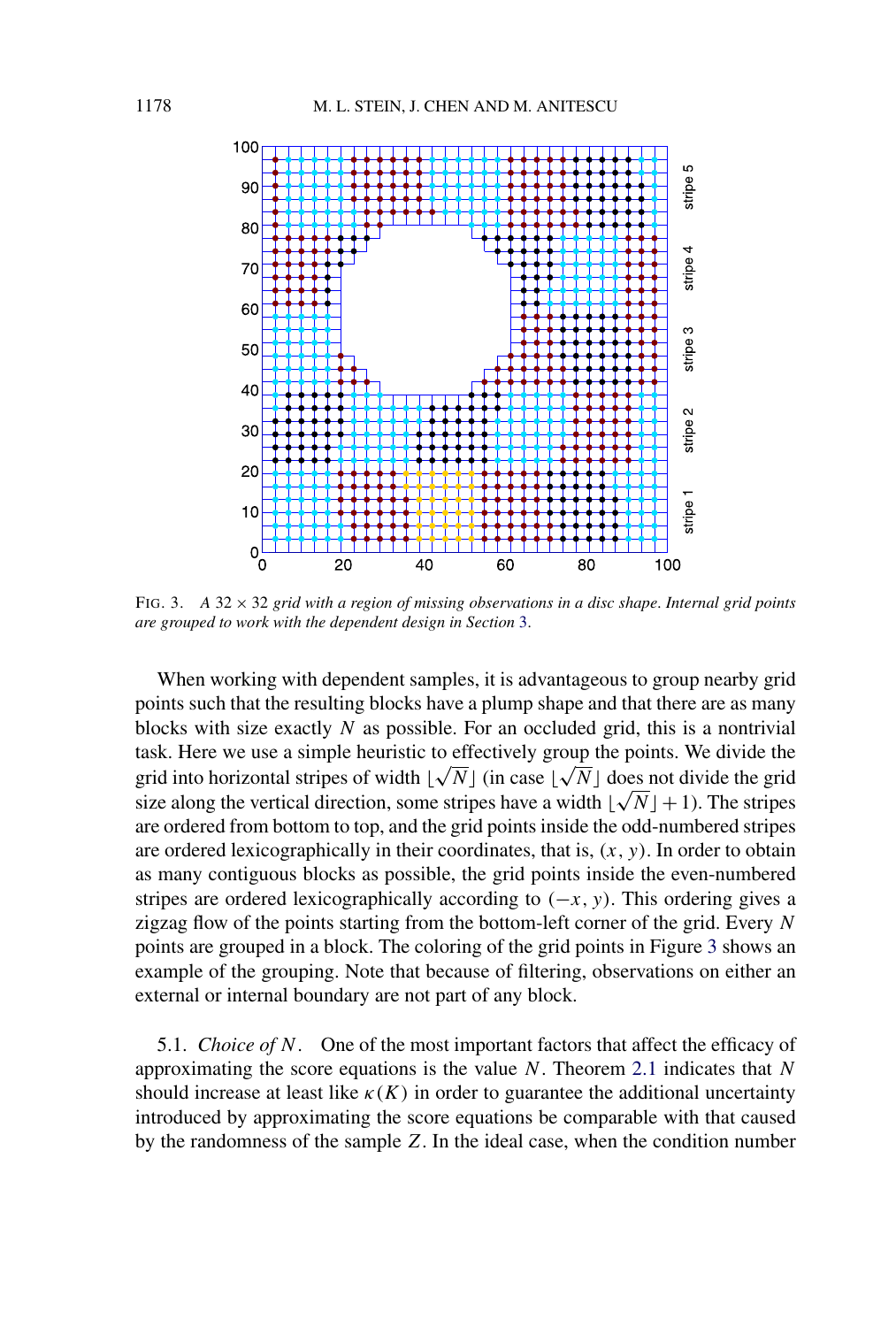

FIG. 4. *Growth of κ compared with that of*  $||T^{-1}J||$ , *for power law kernel in* 2*D*. *Left*:  $\alpha = 1$ ; *right*:  $\alpha = 1.5$ .

of the matrix (possibly with filtering) is bounded independent of the matrix size *n*, then even taking  $N = 1$  is sufficient to obtain estimates with the same rate of convergence as the exact score equations. When  $\kappa$  grows with  $n$ , however, a better guideline for selecting *N* is to consider the growth of  $\mathcal{I}^{-1}\mathcal{J}$ .

Figure 4 plots the condition number of *K* and the spectral norm of  $\mathcal{I}^{-1}\mathcal{J}$  for varying sizes of the matrix and preconditioning using the Laplacian filter. Although performing a Laplacian filtering will yield provably bounded condition numbers only for the case  $\alpha = 2$ , one sees that the filtering is also effective for the cases  $\alpha = 1$  and 1.5. Moreover, the norm of  $\mathcal{I}^{-1}\mathcal{J}$  is significantly smaller than  $\kappa$  when *n* is large and, in fact, it does not seem to grow with *n*. This result indicates the bound in Theorem 1 is sometimes far too conservative and that using a fixed *N* can be effective even when *κ* grows with *n*.

Of course, the norm of  $\mathcal{I}^{-1}$  $\mathcal{I}$  is not always bounded. In Figure [5](#page-18-0) we show two examples using the Matérn covariance kernel with smoothness parameter  $\nu = 1$ and 1.5 (essentially  $\alpha = 2$  and 3). Without filtering, both  $\kappa(K)$  and  $||\mathcal{I}^{-1}\mathcal{J}||$  grow with *n*, although the plots show that the growth of the latter is significantly slower than that of the former.

If the occluded observations are more scattered, then the fast matrix–vector multiplication based on circulant embedding still works fine. However, if the occluded pixels are randomly located and the fraction of occluded pixels is substantial, then using a filtered data set only including Laplacians centered at those observations whose four nearest neighbors are also available might lead to an unacceptable loss of information. In this case, one might instead use a preconditioner based on a sparse approximation to the inverse Cholesky decomposition as described in Section [6.](#page-20-0)

5.2. *A*  $32 \times 32$  *grid example*. Here, we show the details of solving the estimat-ing equations [\(1.2\)](#page-2-0) using a  $32 \times 32$  grid as an example. Setting the truth  $\alpha = 1.5$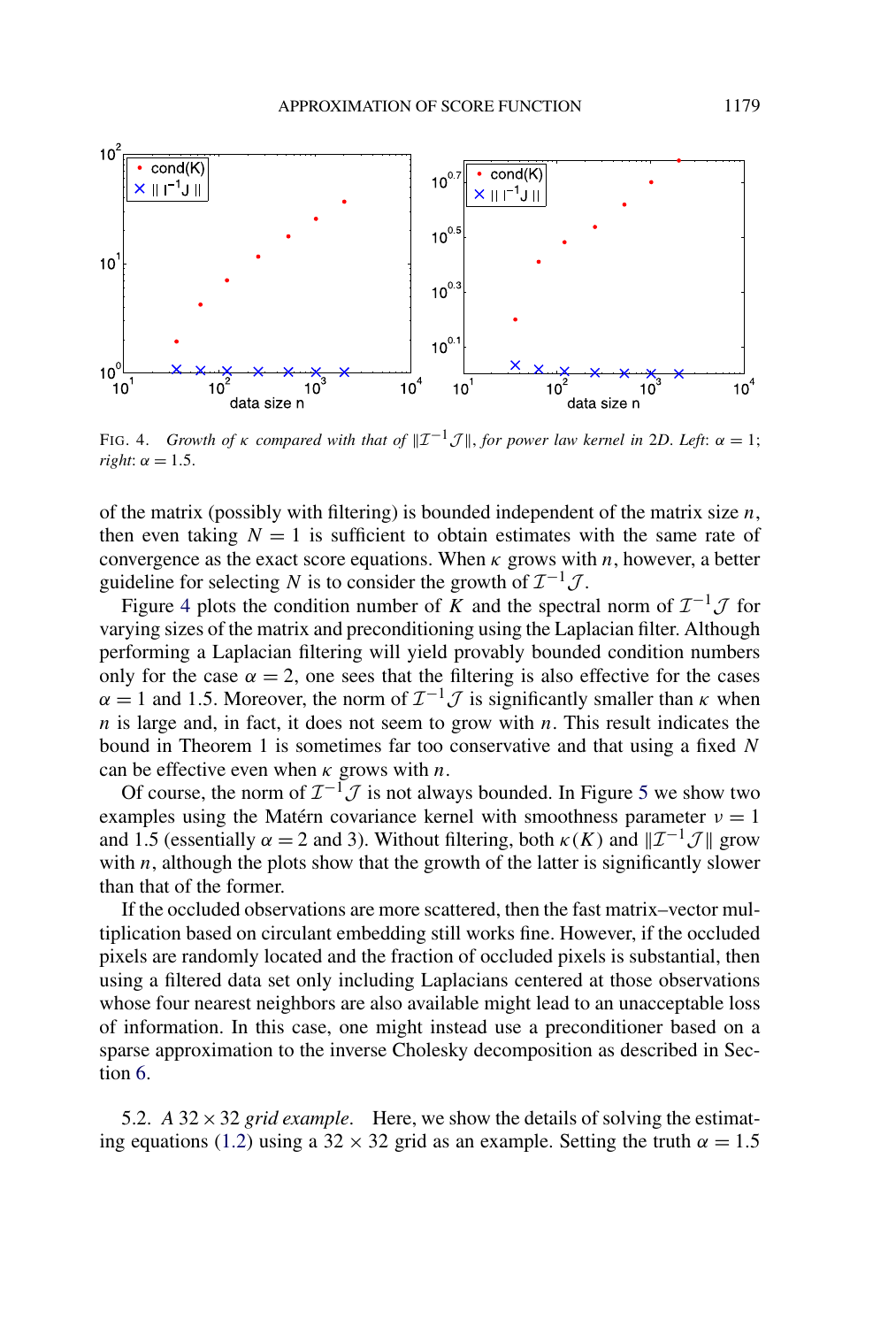<span id="page-18-0"></span>

FIG. 5. *Growth of*  $\kappa$  *compared with that of*  $\|\mathcal{I}^{-1}\mathcal{J}\|$ *, for Matérn kernel in 1D, without filtering. Left*:  $v = 1$ ; *right*:  $v = 1.5$ .

and  $\ell = (7, 10)$  [i.e.,  $\theta = (1.5, 7, 10)$ ], consider exact and approximate maximum likelihood estimation based on the data obtained by applying the Laplacian filter once to the observations. Writing  $G$  for  $\mathcal{E}{g(\theta, N)}$ , one way to evaluate the approximate MLEs is to compute the ratios of the square roots of the diagonal elements of  $\mathcal{G}^{-1}$  to the square roots of the diagonal elements of  $\mathcal{I}^{-1}$ . We know these ratios must be at least 1, and that the closer they are to 1, the more nearly optimal the resulting estimating equations based on the approximate score function are. For  $N = 64$  and independent sampling, we get 1.0156, 1.0125 and 1.0135 for the three ratios, all of which are very close to 1. Since one generally cannot calculate  $\mathcal{G}^{-1}$  exactly, it is also worthwhile to compare a stochastic approximation of the diagonal values of  $\mathcal{G}^{-1}$  to their exact values. When this approximation was done once for  $N = 64$  and by using  $N_2 = 100$  in [\(4.1\)](#page-10-0) and [\(4.2\)](#page-10-0), the three ratios obtained were 0.9821, 0.9817 and 0.9833, which are all close to 1.

Figure [6](#page-19-0) shows the performance of the resulting estimates (to be compared with the exact MLEs obtained by solving the standard score equations). For  $N = 1, 2,$ 4, 8, 16, 32 and 64, we simulated 100 realizations of the process on the  $32 \times 32$  occluded grid, applied the discrete Laplacian once, and then computed exact MLEs and approximations using both independent and dependent (as described in the beginning of Section [5\)](#page-15-0) sampling. When  $N = 1$ , the independent and dependent sampling schemes are identical, so only results for independent sampling are given. Figure [6](#page-19-0) plots, for each component of  $\theta$ , the mean squared differences between the approximate and exact MLEs divided by the mean squared errors for the exact MLEs. As expected, these ratios decrease with *N*, particularly for dependent sampling. Indeed, dependent sampling is much more efficient than independent sampling for larger  $N$ ; for example, the results in Figure [6](#page-19-0) show that dependent sampling with  $N = 32$  yields better estimates for all three parameters than does independent sampling with  $N = 64$ .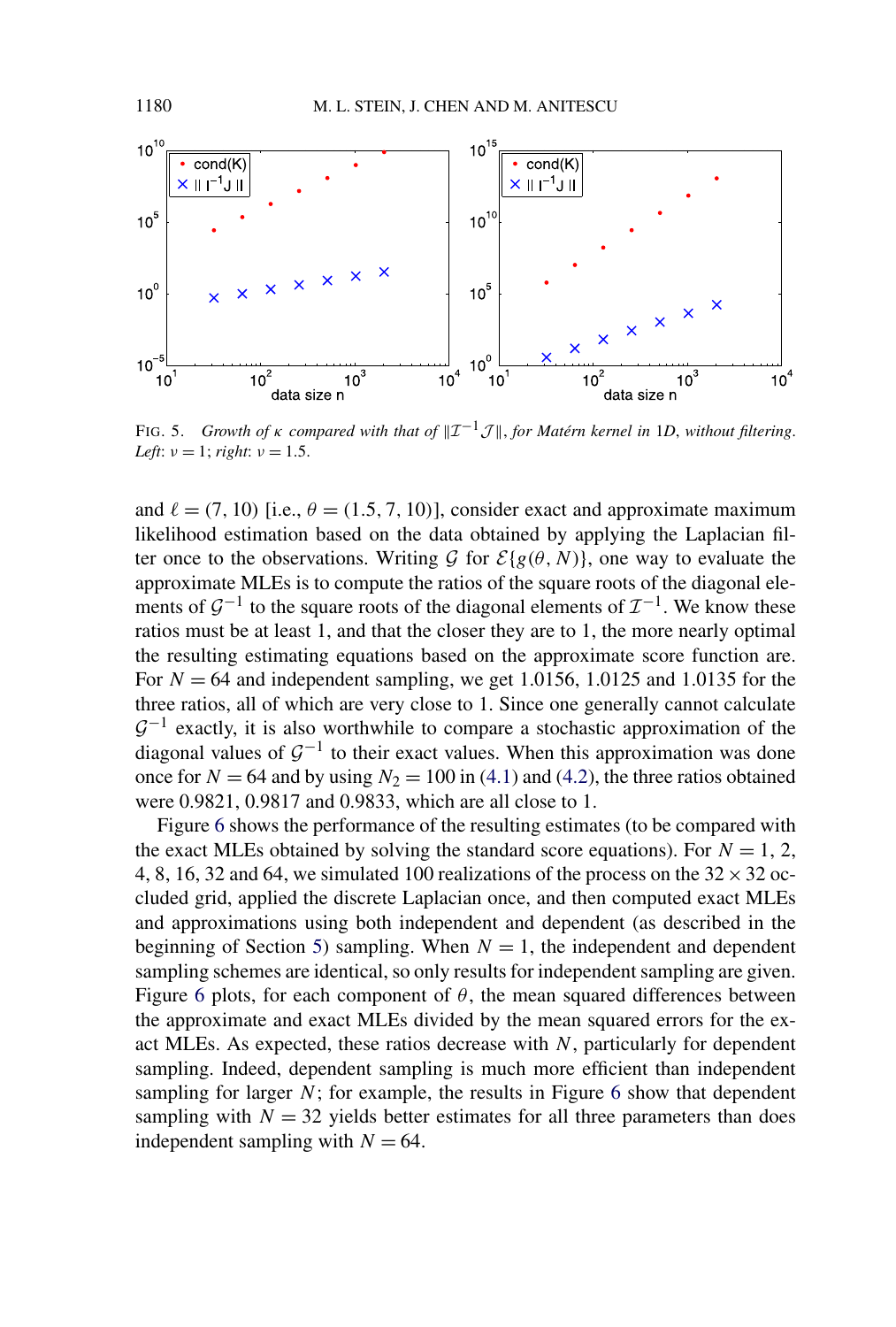<span id="page-19-0"></span>

FIG. 6. *Effects of N* (1, 2, 4, 8, 16, 32, 64). *In each plot*, *the curve with the plus sign corresponds to the independent design*, *whereas that with the circle sign corresponds to the dependent design*. *The horizontal axis represents N*. *In plots* (a), (c) *and* (d), *the vertical axis represents the mean squared differences between the approximate and exact MLEs divided by the mean squared errors for the exact MLEs, for the components*  $\alpha$ ,  $\ell_1$  *and*  $\ell_2$ , *respectively. In plot* (b), *the vertical axis represents the mean squared difference between the loglikelihood values at the exact and approximate MLEs*.

5.3. *Large-scale experiments*. We experimented with larger grids (in the same physical range). We show the results in Table [1](#page-20-0) and Figure [7](#page-20-0) for  $N = 64$ . When the matrix becomes large, we are unable to compute  $\mathcal I$  and  $\mathcal G$  exactly. Based on the preceding experiment, it seems reasonable to use  $N_2 = 100$  in approximating  $I$  and  $G$ . Therefore, the elements of  $I$  and  $G$  in Table [1](#page-20-0) were computed only approximately.

One sees that as the grid becomes larger (denser), the variance of the estimates decreases as expected. The matrices  $\mathcal{I}^{-1}$  and  $\mathcal{G}^{-1}$  are comparable in all cases and, in fact, the ratios stay roughly the same across different sizes of the data. The experiments were run for data size up to around one million, and the scaling of the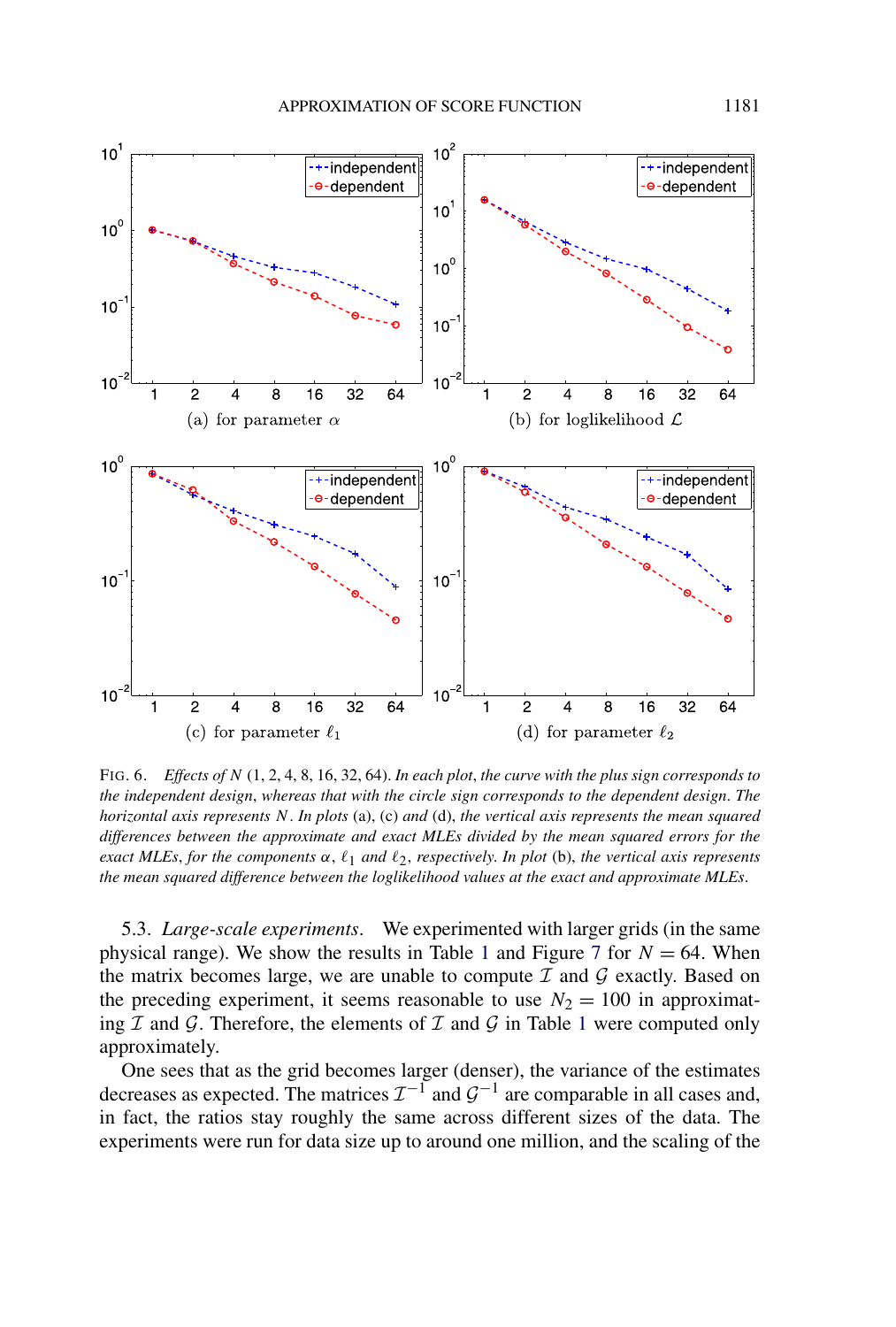| $32 \times 32$ | $64 \times 64$ | $128 \times 128$ | $256 \times 256$ | $512 \times 512$ | $1024 \times 1024$ |
|----------------|----------------|------------------|------------------|------------------|--------------------|
| 1.5355         | 1.5084         | 1.4919           | 1.4975           | 1.5011           | 1.5012             |
| 6.8507         | 6.9974         | 7.1221           | 7.0663           | 6.9841           | 6.9677             |
| 9.2923         | 10.062         | 10.091           | 10.063           | 9.9818           | 9.9600             |
| 0.0882         | 0.0406         | 0.0196           | 0.0096           | 0.0048           | 0.0024             |
| 0.5406         | 0.3673         | 0.2371           | 0.1464           | 0.0877           | 0.0512             |
| 0.8515         | 0.5674         | 0.3605           | 0.2202           | 0.1309           | 0.0760             |
| 1.0077         | 1.0077         | 1.0077           | 1.0077           | 1.0077           | 1.0077             |
| 1.0062         | 1.0070         | 1.0073           | 1.0074           | 1.0075           | 1.0076             |
| 1.0064         | 1.0071         | 1.0073           | 1.0075           | 1.0075           | 1.0076             |
|                |                |                  |                  |                  |                    |

<span id="page-20-0"></span>TABLE 1 *Estimates and estimated standard errors for increasingly dense grids*. *The last three rows show the ratio of standard errors of the approximate to the exact MLEs*

running time versus data size is favorable. The results show a strong agreement of the recorded times with the scaling  $O(n \log n)$ .



FIG. 7. *Running time for increasingly dense grids*. *The dashed curve fits the recorded times with a function of the form of n* log *n times a constant*.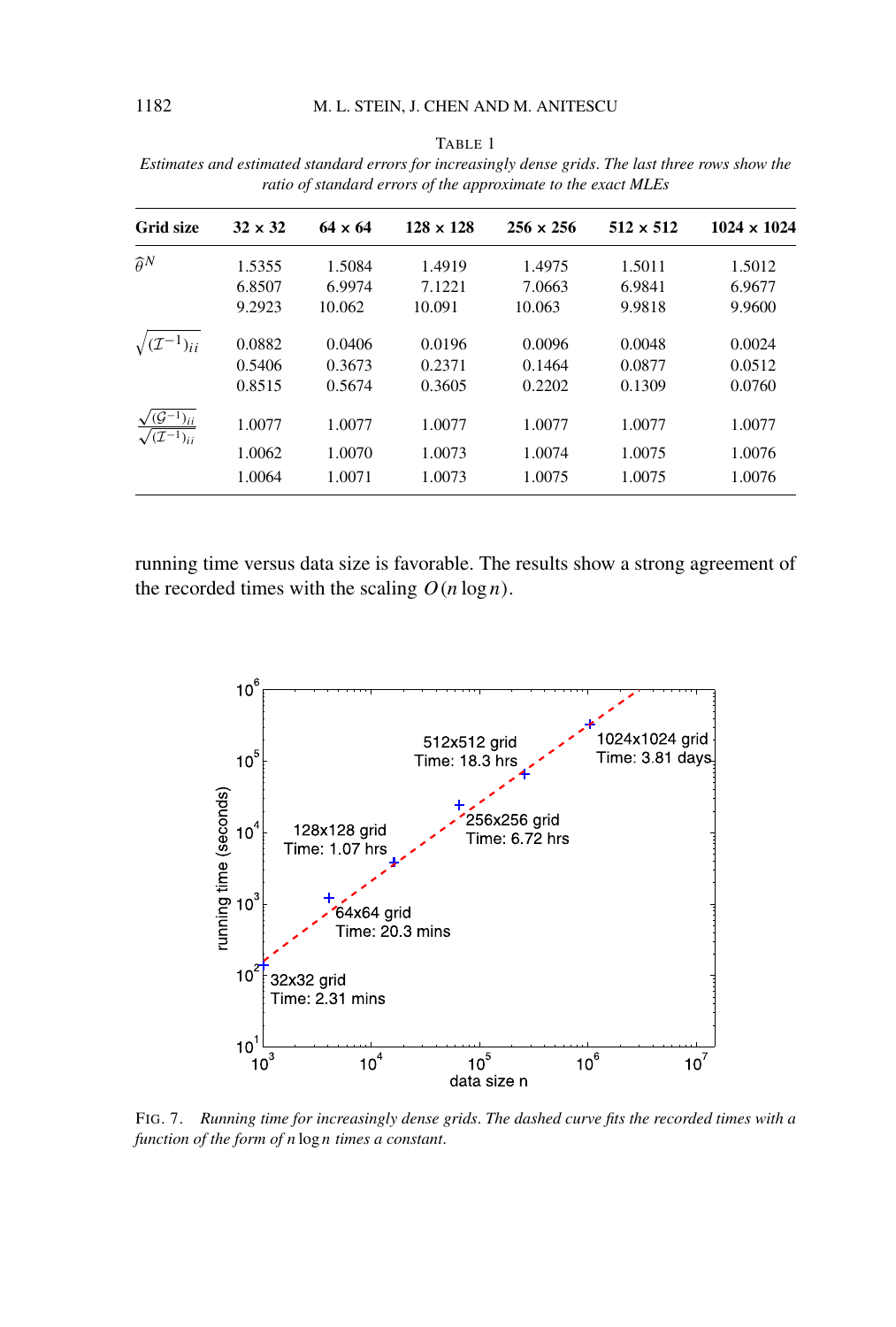**6. Application.** Ozone in the stratosphere blocks ultraviolet radiation from the sun and is thus essential to all land-based life on Earth. Satellite-based instruments run by NASA have been measuring total column ozone in the atmosphere daily on a near global scale since 1978 (although with a significant gap in 1994– 1996) and the present instrument is the OMI. Here, we consider Level 3 gridded data for the month April 2012 in the latitude band 40◦–50◦N [Aura OMI Ozone Level-3 Global Gridded (1.0 × 1.0 deg) Data Product-OMTO3d (V003)]. Because total column ozone shows persistent patterns of variation with location, we demeaned the data by, for each pixel, subtracting off the mean of the available observations during April 2012. Figure [1](#page-6-0) displays the resulting demeaned data. There are potentially  $360 \times 10 = 3600$  observations on each day in this latitude strip. However, Figure [1](#page-6-0) shows 14 or 15 strips of missing observations each day, which is due to a lack of overlap in OMI observations between orbits in this latitude band (the orbital frequency of the satellite is approximately 14.6 orbits per day). Furthermore, there is nearly a full day of missing observations toward the end of the record. For the 30-day period, a complete record would have 108,000 observations, of which 84,942 are available.

The local time of the Level 2 data on which the Level 3 data are based is generally near noon due to the sun-synchronous orbit of the satellite, but there is some variation in local time of Level 2 data because OMI simultaneously measures ozone over a swath of roughly 3000 km, so that the actual local times of the Level 2 data vary up to about 50 minutes from local noon in the latitude band we are considering. Nevertheless, [Fang and Stein](#page-28-0) [\(1998\)](#page-28-0) showed that, for Level 3 total column ozone levels (as measured by a predecessor instrument to the OMI), as long as one stays away from the equator, little distortion is caused by assuming all observations are taken at exactly local noon and we will make this assumption here. As a consequence, within a given day, time (absolute as opposed to local) and longitude are completely confounded, which makes distinguishing longitudinal and temporal dependencies difficult. Indeed, if one analyzed the data a day at a time, there would be essentially no information for distinguishing longitude from time, but by considering multiple days in a single analysis, it is possible to distinguish their influences on the dependence structure.

Fitting various Matérn models to subsets of the data within a day, we found that the local spatial variation in the data is described quite well by the Whittle model (the Matérn model with smoothness parameter 1) without a nugget effect. Results in [Stein](#page-29-0) [\(2007\)](#page-29-0) suggest some evidence for spatial anisotropy in total column ozone at midlatitudes, but the anisotropy is not severe in the band  $40°-50°N$  and we will ignore it here. The most striking feature displayed in Figure [1](#page-6-0) is the obvious westerly flow of ozone across days.

Based on these considerations, we propose the following simple model for the demeaned data  $Z(\mathbf{x},t)$ . Denoting by *r* the radius of the Earth,  $\varphi$  the latitude,  $\psi$ the longitude, and  $t$  the time, we assume  $Z$  is a 0 mean Gaussian process with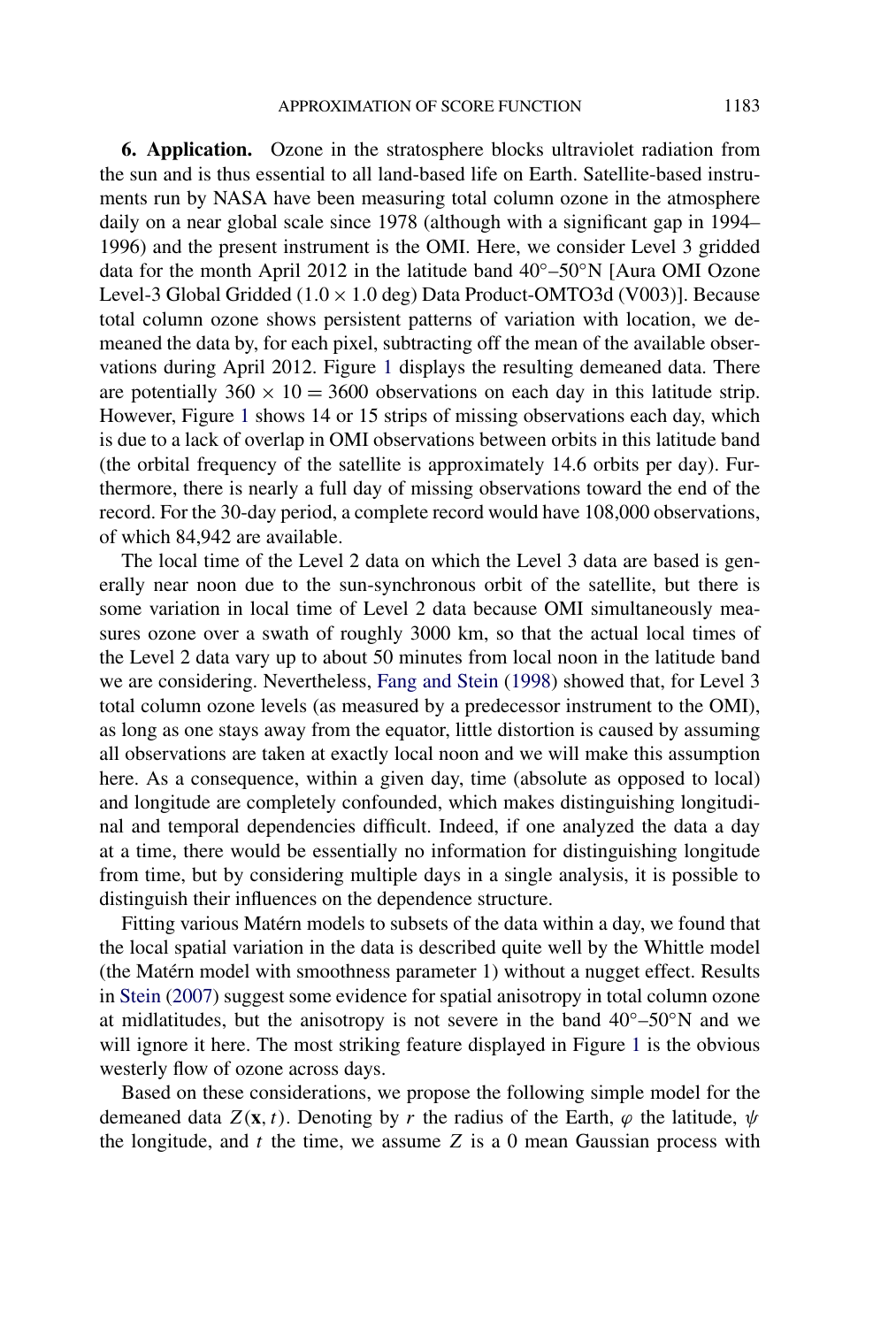covariance function (parameterized by  $\theta_0$ ,  $\theta_1$ ,  $\theta_2$  and *v*):

$$
cov\{Z(\mathbf{x}_1,t_1), Z(\mathbf{x}_2,t_2)\} = \theta_0 M_1 \left(\sqrt{\frac{T^2}{\theta_1^2} + \frac{S^2}{\theta_2^2}}\right),
$$

where  $T = t_1 - t_2$  is the temporal difference,  $S = |\mathbf{x}(r, \varphi_1, \psi_1 - vt_1) - \mathbf{x}(r, \varphi_2, \psi_1 - vt_1)|$  $\psi_2 - vt_2$ ) is the (adjusted for drift) spatial difference and **x***(r,*  $\varphi$ *,*  $\psi$ *)* maps a spherical coordinate to  $\mathbb{R}^3$ . Here,  $M_{\nu}$  is the Matérn correlation function

(6.1) 
$$
M_{\nu}(x) = \frac{(\sqrt{2\nu}x)^{\nu}K_{\nu}(\sqrt{2\nu}x)}{2^{\nu-1}\Gamma(\nu)}
$$

with K*<sup>ν</sup>* the modified Bessel function of the second kind of order *ν*. We used the following unit system:  $\varphi$  and  $\psi$  are in degrees, *t* is in days, and  $r \equiv 1$ . In contravention of standard notation, we take longitude to increase as one heads westward in order to make longitude increase with time within a day. Although the use of Euclidean distance in *S* might be viewed as problematic [\[Gneiting](#page-28-0) [\(2013\)](#page-28-0)], it is not clear that great circle distances are any more appropriate in the present circumstance in which there is strong zonal flow. The model (6.1) has the virtues of simplicity and of validity: it defines a valid covariance function on the sphere  $\times$ time whenever  $\theta_0$ ,  $\theta_1$  and  $\theta_2$  are positive. A more complex model would clearly be needed if one wanted to consider the process on the entire globe rather than in a narrow latitude band.

Because the covariance matrix  $K(\theta_0, \theta_1, \theta_2, v)$  can be written as  $\theta_0 M(\theta_1, \theta_2, v)$ , where the entries of *M* are generated by the Matérn function, the estimating equa-tions [\(1.2\)](#page-2-0) give  $\widehat{\theta}_0 = Z'M(\widehat{\theta}_1, \widehat{\theta}_2, \widehat{v})^{-1}Z/n$  as the MLE of  $\theta_0$  given values for the other permeters. Therefore, we only need to solve (1.2) with respect to  $\theta_1$ ,  $\theta_2$ other parameters. Therefore, we only need to solve [\(1.2\)](#page-2-0) with respect to  $\theta_1$ ,  $\theta_2$ and *v*. Initial values for the parameters were obtained by applying a simplified fitting procedure to a subset of the data.

We first fit the model using observations from one latitude at a time. Since there are about 8500 observations per latitude band, it is possible, although challenging, to compute the exact MLEs for the observations within a single band using the Cholesky decomposition. However, we chose to solve [\(1.2\)](#page-2-0) with the number *N* of i.i.d. symmetric Bernoulli vectors  $U_i$  fixed at 64. A first order finite difference filtering [\[Stein, Chen and Anitescu](#page-29-0) [\(2012\)](#page-29-0)] was observed to be the most effective in encouraging the convergence of the linear solve. Differences across gaps in the data record were included, so the resulting sizes of the filtered data sets were just one less than the number of observations available in each longitude. Under our model, the covariance matrix of the observations within a latitude can be embedded in a circulant matrix of dimension 21,600, greatly speeding up the necessary matrix–vector multiplications. Table [2](#page-23-0) summarizes the resulting estimates and the Fisher information for each latitude band. The estimates are consistent across latitudes and do not show any obvious trends with latitude except perhaps at the two most northerly latitudes. The estimates of *v* are all near  $-7.5^\circ$ , which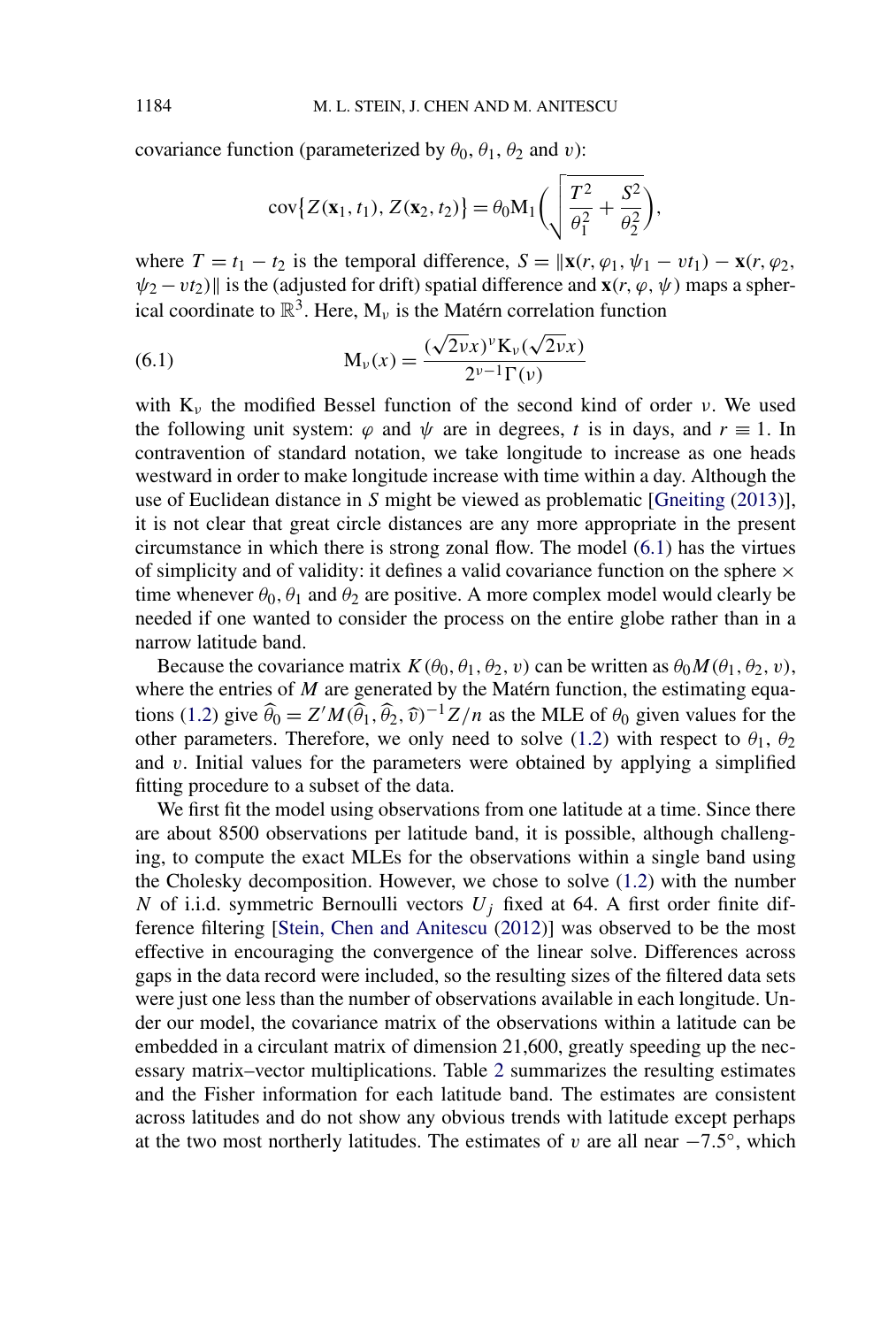<span id="page-23-0"></span>

| Latitude       | $\widehat{\theta}_0^N$ (x10 <sup>3</sup> ) | $\widehat{\theta}_1^N$ | $\widehat{\theta}_2^N$ | $\widehat{v}^N$ | $(x10^3)$ |       |       |       |
|----------------|--------------------------------------------|------------------------|------------------------|-----------------|-----------|-------|-------|-------|
| $40.5^\circ$ N | 1.076                                      | 2.110                  | 11.466                 | $-6.991$        | 0.106     | 0.127 | 0.586 | 0.244 |
| $41.5^\circ$ N | 1.182                                      | 2.172                  | 11.857                 | $-6.983$        | 0.123     | 0.136 | 0.634 | 0.251 |
| $42.5^\circ$ N | 1.320                                      | 2.219                  | 12.437                 | $-7.118$        | 0.144     | 0.145 | 0.698 | 0.266 |
| $43.5^\circ$ N | 1.370                                      | 2.107                  | 12.104                 | $-7.369$        | 0.145     | 0.136 | 0.660 | 0.285 |
| $44.5^\circ$ N | 1.412                                      | 2.059                  | 11.845                 | $-7.368$        | 0.145     | 0.130 | 0.628 | 0.294 |
| $45.5^\circ$ N | 1.416                                      | 2.010                  | 11.814                 | $-7.649$        | 0.147     | 0.128 | 0.632 | 0.313 |
| $46.5^\circ$ N | 1.526                                      | 2.075                  | 12.254                 | $-8.045$        | 0.166     | 0.138 | 0.686 | 0.320 |
| $47.5^\circ$ N | 1.511                                      | 2.074                  | 11.939                 | $-7.877$        | 0.161     | 0.135 | 0.654 | 0.319 |
| $48.5^\circ$ N | 1.325                                      | 1.887                  | 10.134                 | $-7.368$        | 0.128     | 0.114 | 0.505 | 0.303 |
| $49.5^\circ$ N | 1.246                                      | 1.846                  | 9.743                  | $-7.120$        | 0.117     | 0.110 | 0.473 | 0.305 |

TABLE 2 *Estimates and standard errors for each latitude*

qualitatively matches the westerly flow seen in Figure [1.](#page-6-0) The differences between  $\sqrt{(G^{-1})_{ii}}/\sqrt{(T^{-1})_{ii}}$  and 1 were all less than 0.01, indicating that the choice of *N* is sufficient.

The following is an instance of the asymptotic correlation matrix, obtained by normalizing each entry of  $\mathcal{I}^{-1}$  (at 49.5°N) with respect to the diagonal:

| 1.0000       | 0.8830    | 0.9858    | $-0.0080$ T |  |
|--------------|-----------|-----------|-------------|--|
| 0.8830       | 1.0000    | 0.8767    | $-0.0067$   |  |
| 0.9858       | 0.8767    | 1.0000    | $-0.0238$   |  |
| $1 - 0.0080$ | $-0.0067$ | $-0.0238$ | $1.0000$    |  |

We see that  $\hat{\theta}_0$ ,  $\hat{\theta}_1$  and  $\hat{\theta}_2$  are all strongly correlated. The high correlation of the estimated range parameters  $\hat{\theta}_1$  and  $\hat{\theta}_2$  with the estimated scale  $\hat{\theta}_0$  is not unexpected considering the general difficulty of distinguishing scale and range parameters for strongly correlated spatial data [\[Zhang](#page-29-0) [\(2004\)](#page-29-0)]. The strong correlation of the two range parameters is presumably due to the near confounding of time and longitude for these data.

Next, we used the data at all latitudes and progressively increased the number of days. In this setting, the covariance matrix of the observations can be embedded in a block circulant matrix with blocks of size  $10 \times 10$  corresponding to the 10 latitudes. Therefore, multiplication of the covariance matrix times a vector can be accomplished with a discrete Fourier transform for each pair of latitudes, or  $\binom{10}{2} = 55$  discrete Fourier transforms. Because we are using the Whittle covariance function as the basis of our model, we had hoped filtering the data using the Laplacian would be an effective preconditioner. Indeed, it does well at speeding the convergence of the linear solves, but it unfortunately appears to lose most of the information in the data for distinguishing spatial from temporal influences, and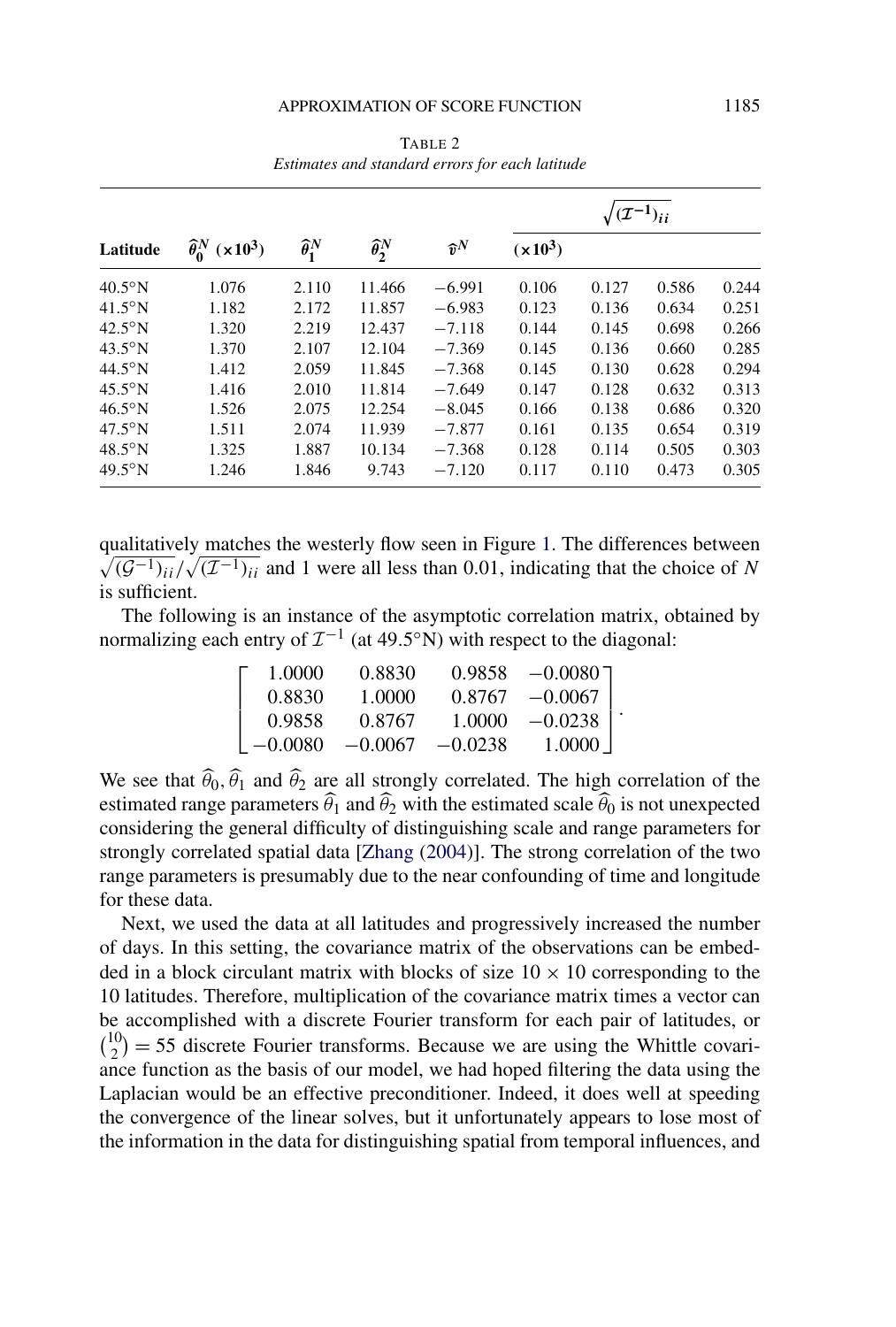| Days     | $\widehat{\theta}_0^N$ (x10 <sup>3</sup> ) | $\widehat{\theta}_1^N$ | $\widehat{\theta}_2^N$ | $\widehat{v}^N$    | $(x10^3)$ |       |       |       |
|----------|--------------------------------------------|------------------------|------------------------|--------------------|-----------|-------|-------|-------|
|          |                                            |                        |                        | i.i.d. $U_j$ 's    |           |       |       |       |
| $1 - 3$  | 1.594                                      | 2.411                  | 12.159                 | $-8.275$           | 0.362     | 0.334 | 1.398 | 0.512 |
| $1 - 10$ | 1.301                                      | 1.719                  | 11.199                 | $-8.368$           | 0.146     | 0.121 | 0.639 | 0.407 |
| $1 - 20$ | 1.138                                      | 1.774                  | 10.912                 | $-9.038$           | 0.090     | 0.085 | 0.436 | 0.252 |
| $1 - 30$ | 1.265                                      | 1.918                  | 11.554                 | $-8.201$           | 0.089     | 0.081 | 0.414 | 0.198 |
|          |                                            |                        |                        | dependent $U_i$ 's |           |       |       |       |
| $1 - 30$ | 1.260                                      | 1.907                  | 11.531                 | $-8.211$           | 0.088     | 0.079 | 0.406 | 0.200 |

TABLE 3 *Estimates and standard errors for all ten latitudes*

thus is unsuitable for these data. Instead, we used a banded approximate inverse Cholesky factorization [\[Kolotilina and Yeremin](#page-29-0) [\(1993\)](#page-29-0), (2.5), (2.6)] to precondition the linear solve. Specifically, we ordered the observations by time and then, since observations at the same longitude and day are simultaneous, by latitude south to north. We then obtained an approximate inverse by subtracting off the conditional mean of each observation given the previous 20 observations, so the approximate Cholesky factor has bandwidth 21. We tried values besides 20 for the number of previous observations on which to condition, but 20 seemed to offer about the best combination of fast computing and effective preconditioning. The number *N* of i.i.d. symmetric Bernoulli vectors  $U_j$  was increased to 128, in order that the differences between  $\sqrt{(G^{-1})_{ii}}/\sqrt{(T^{-1})_{ii}}$  and 1 were around 0.1. The results are summarized in Table 3. One sees that the estimates are reasonably consistent with those shown in Table [2.](#page-23-0) Nevertheless, there are some minor discrepancies such as estimates of  $\nu$  that are modestly larger (in magnitude) than found in Table 3, suggesting that taking account of correlations across latitudes changes what we think about the advection of ozone from day to day.

Note that the approximate inverse Cholesky decomposition, although not as computationally efficient as applying the discrete Laplacian, is a full rank transformation and thus does not throw out any statistical information. The method does require ordering the observations, which is convenient in the present case in which there are at most 10 observations per time point. Nevertheless, we believe this approach may be attractive more generally, especially for data that are not on a grid.

We also estimated the parameters using the dependent sampling scheme de-scribed in Section [3](#page-8-0) with  $N = 128$  and obtained estimates given in the last row of Table 3. It is not as easy to estimate  $B^d$  as defined in Theorem [3.1](#page-9-0) as it is to estimate *B* with independent  $U_i$ 's. We have carried out limited numerical calculations by repeatedly calculating  $g^d$   $(\widehat{\theta},N)$  for  $\widehat{\theta}$  fixed at the estimates for dependent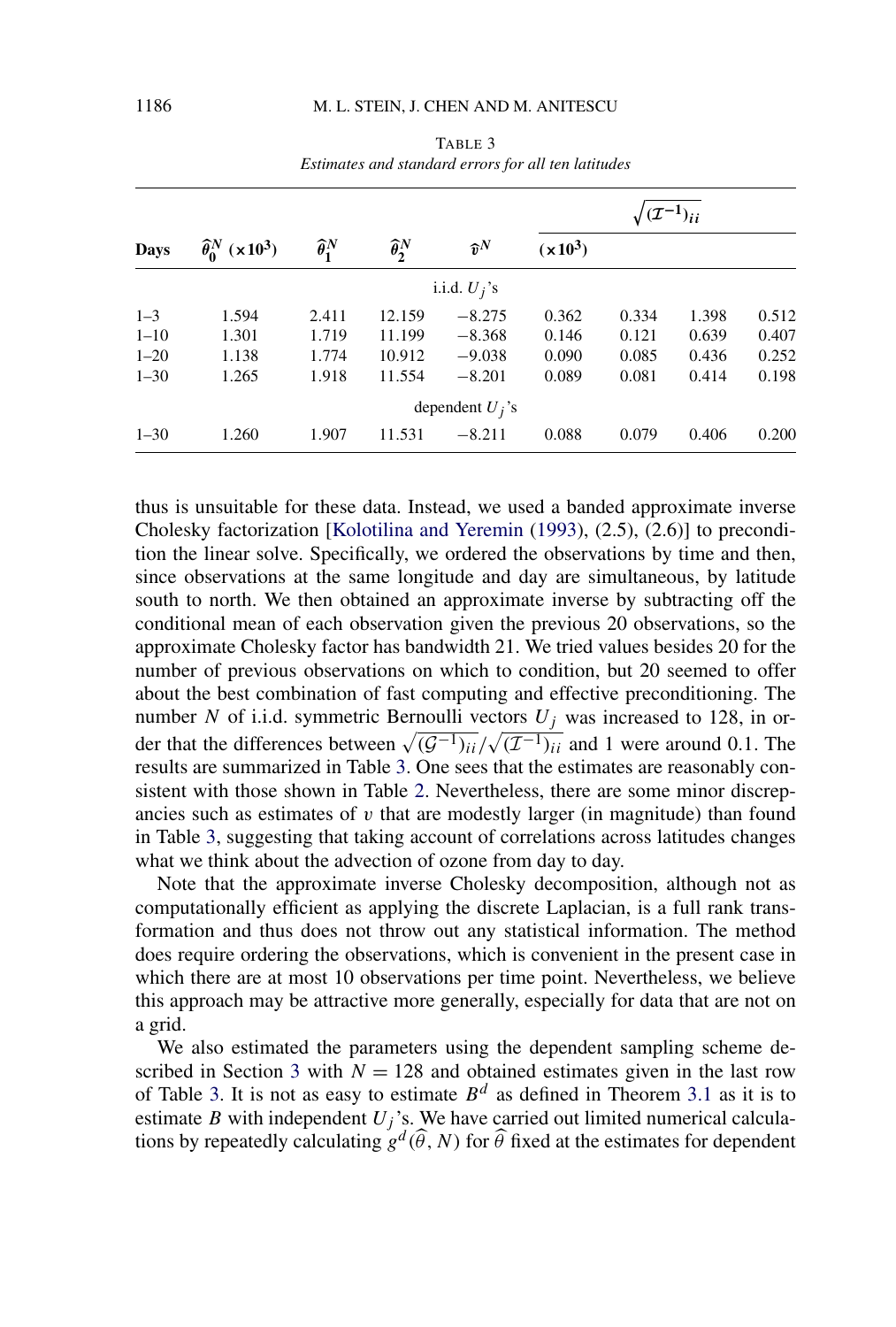samples of size  $N = 128$  and have found that the advantages of using the dependent sampling are negligible in this case. We suspect that the reason the gains are not as great as those shown in Figure [6](#page-19-0) is due to the substantial correlations of observations that are at similar locations a day apart.

**7. Discussion.** We have demonstrated how derivatives of the loglikelihood function for a Gaussian process model can be accurately and efficiently calculated in situations for which direct calculation of the loglikelihood itself would be much more difficult. Being able to calculate these derivatives enables us to find solutions to the score equations and to verify that these solutions are at least local maximizers of the likelihood. However, if the score equations had multiple solutions, then, assuming all the solutions could be found, it might not be so easy to determine which was the global maximizer. Furthermore, it is not straightforward to obtain likelihood ratio statistics when only derivatives of the loglikelihood are available.

Perhaps a more critical drawback of having only derivatives of the loglikelihood occurs when using a Bayesian approach to parameter estimation. The likelihood needs to be known only up to a multiplicative constant, so, in principle, knowing the gradient of the loglikelihood throughout the parameter space is sufficient for calculating the posterior distribution. However, it is not so clear how one might calculate an approximate posterior based on just gradient and perhaps Hessian values of the loglikelihood at some discrete set of parameter values. It is even less clear how one could implement an MCMC scheme based on just derivatives of the loglikelihood.

Despite this substantial drawback, we consider the development of likelihood methods for fitting Gaussian process models that are nearly  $O(n)$  in time and, perhaps more importantly,  $O(n)$  in memory, to be essential for expanding the scope of application of these models. Calling our approach nearly  $O(n)$  in time admittedly glosses over a number of substantial challenges. First, we need to have an effective preconditioner for the covariance matrix *K*. This allows us to treat *N*, the number of random vectors in the stochastic trace estimator, as a fixed quantity as *n* increases and still obtain estimates that are nearly as efficient as full maximum likelihood. The availability of an effective preconditioner also means that the number of iterations of the iterative solve can remain bounded as *n* increases. We have found that  $N = 100$  is often sufficient and that the number of iterations needed for the iterative solver to converge to a tight tolerance can be several dozen, so writing  $O(n)$  can hide a factor of several thousand. Second, we are assuming that matrix– vector multiplications can be done in nearly  $O(n)$  time. This is clearly achievable when the number of nonzero entries in  $K$  is  $O(n)$  or when observations form a partial grid and a stationary model is assumed so that circulant embedding applies. For dense, unstructured matrices, fast multipole methods can achieve this rate, but the method is only approximate and the overhead in the computations is substantial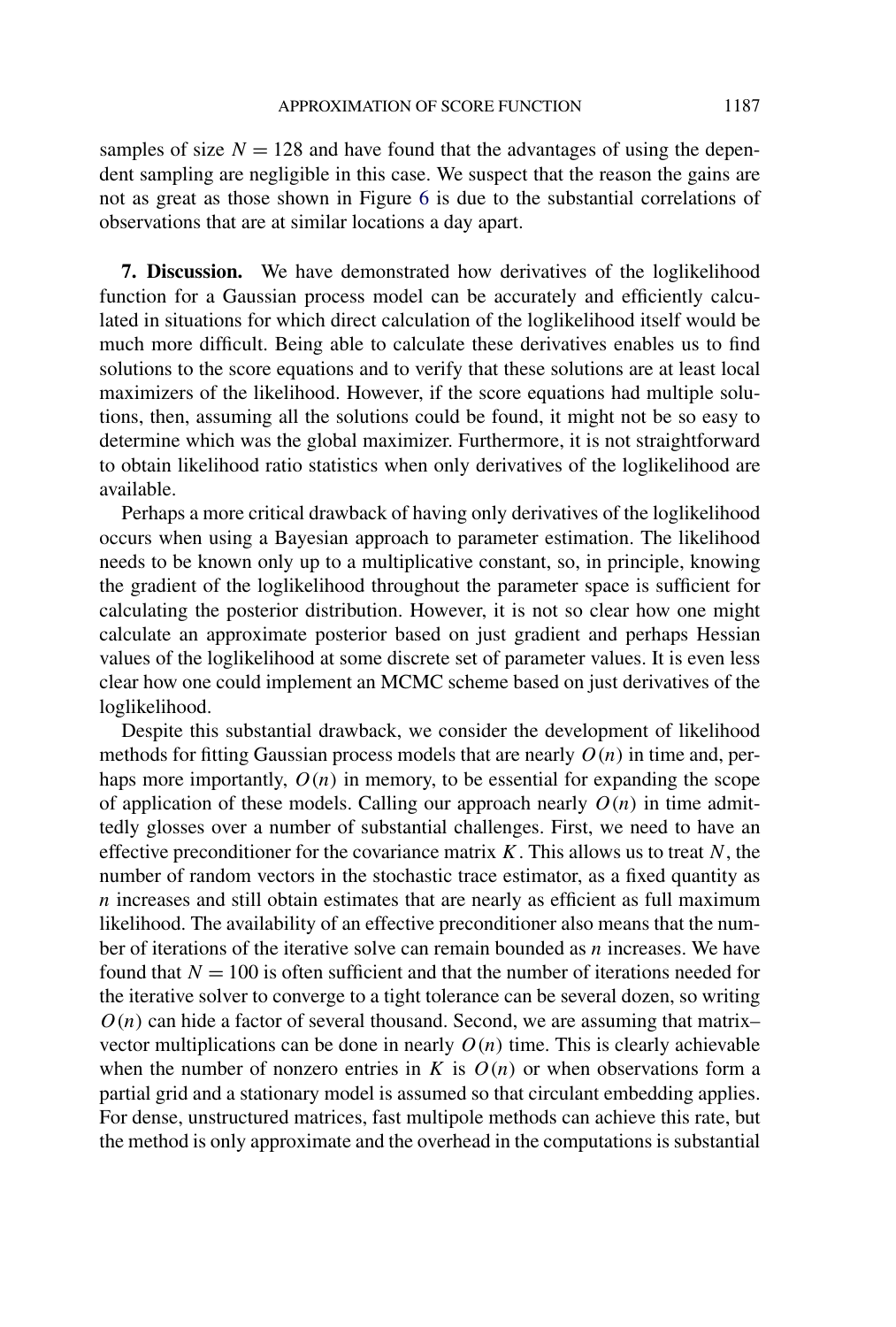<span id="page-26-0"></span>so that *n* may need to be very large for the method to be faster than direct multiplication. However, even when using exact multiplication, which requires  $O(n^2)$ time, despite the need for *N* iterative solves, our approach may still be faster than computing the Cholesky decomposition, which requires  $O(n^3)$  computations. Furthermore, even when *K* is dense and unstructured, the iterative algorithm is  $O(n)$ in memory, assuming that elements of  $K$  can be calculated as needed, whereas the Cholesky decomposition requires  $O(n^2)$  memory. Thus, for example, for *n* in the range 10,000–100,000, even if *K* has no exploitable structure, our approach to approximate maximum likelihood estimation may be much easier to implement on the current generation of desktop computers than an approach that requires calculating the Cholesky decomposition of *K*.

The fact that the condition number of  $K$  affects both the statistical efficiency of the stochastic trace approximation and the number of iterations needed by the iterative solver indicates the importance of having good preconditioners to make our approach effective. We have suggested a few possible preconditioners, but it is clear that we have only scratched the surface of this problem. Statistical problems often yield covariance matrices with special structures that do not correspond to standard problems arising in numerical analysis. For example, the ozone data in Section [6](#page-20-0) has a partial confounding of time with longitude that made Laplacian filtering ineffective as a preconditioner. Further development of preconditioners, especially for unstructured covariance matrices, will be essential to making our approach broadly effective.

## APPENDIX: PROOFS

PROOF OF THEOREM [2.1.](#page-7-0) Since *K* is positive definite, it can be written in the form *SAS'* with *S* orthogonal and  $\Lambda$  diagonal with elements  $\lambda_1 \geq \cdots \geq \lambda_n > 0$ . Then  $Q^i := S'K_iS$  is symmetric,

(A.1) 
$$
tr(W^i W^j) = tr(S' K^{-1} S S' K_i S S' K^{-1} S S' K_j S) = tr(\Lambda^{-1} Q^i \Lambda^{-1} Q^j)
$$

and, similarly,

(A.2) 
$$
\text{tr}\{W^{i}(W^{j})'\} = \text{tr}(\Lambda^{-1}Q^{i}Q^{j}\Lambda^{-1}).
$$

For real  $v_1, \ldots, v_n$ ,

(A.3) 
$$
\sum_{i,j=1}^p v_i v_j \sum_{k=1}^n W_{kk}^i W_{kk}^j = \sum_{k=1}^n \left\{ \sum_{i=1}^p v_i W_{kk}^i \right\}^2 \ge 0.
$$

Furthermore, by (A.1),

(A.4) 
$$
\sum_{i,j=1}^{p} v_i v_j \operatorname{tr}(W^i W^j) = \sum_{k,\ell=1}^{n} \frac{1}{\lambda_k \lambda_{\ell}} \left\{ \sum_{i=1}^{p} v_i Q^i_{k,\ell} \right\}^2
$$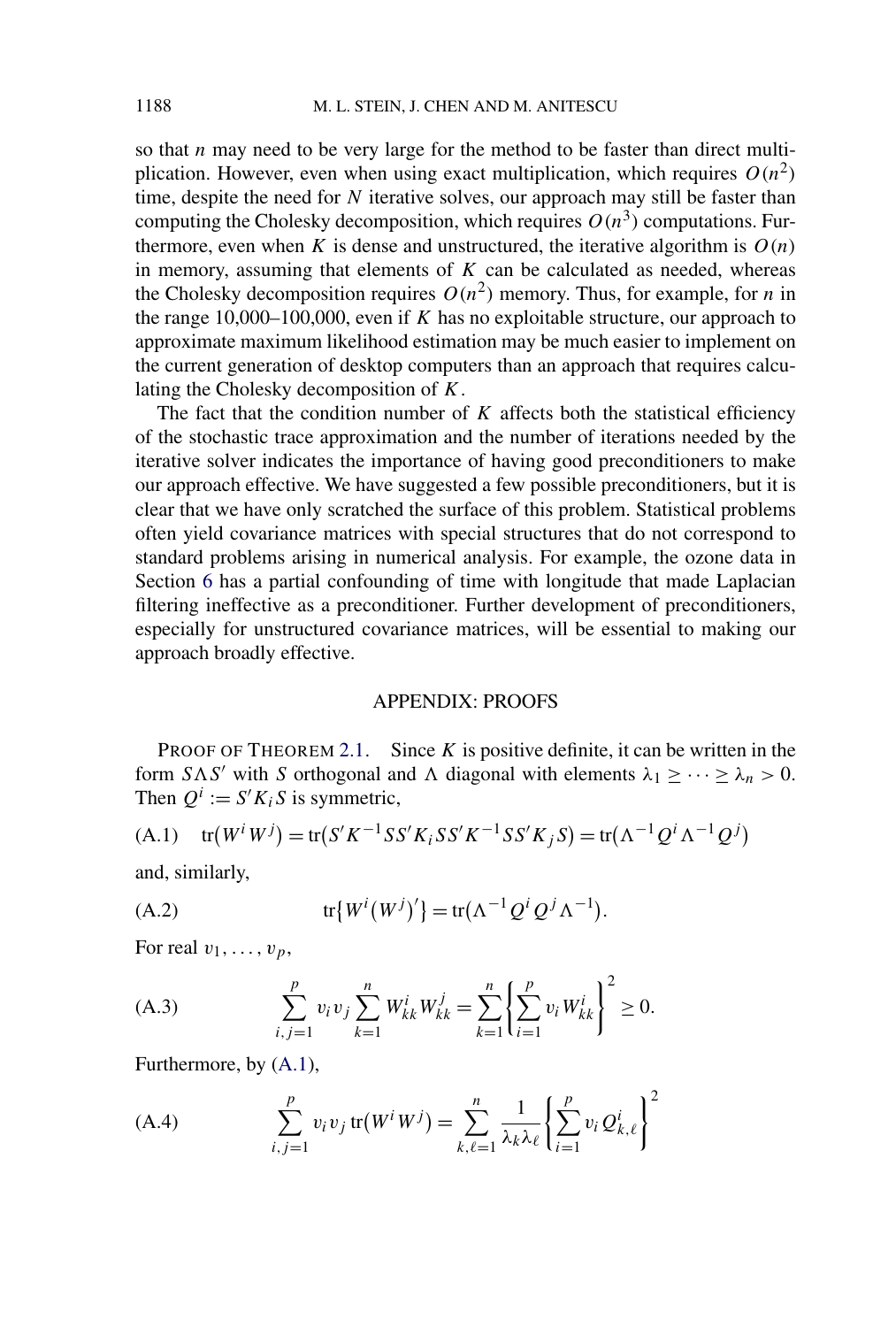and, by [\(A.2\)](#page-26-0),

(A.5) 
$$
\sum_{i,j=1}^p v_i v_j \text{ tr} \{ W^i (W^j)' \} = \sum_{k,\ell=1}^n \frac{1}{\lambda_k^2} \left\{ \sum_{i=1}^p v_i Q_{k,\ell}^i \right\}^2.
$$

Write  $\gamma_{k\ell}$  for  $\sum_{i=1}^p v_i Q_{k,\ell}^i$  and note that  $\gamma_{k\ell} = \gamma_{\ell k}$ . Consider finding an upper bound to

$$
\frac{\sum_{i,j=1}^p v_i v_j \operatorname{tr} \{ W^i (W^j)'\}}{\sum_{i,j=1}^p v_i v_j \operatorname{tr} (W^i W^j)} = \frac{\sum_{k=1}^n \gamma_{kk}^2 / \lambda_k^2 + \sum_{k > \ell} \gamma_{k\ell}^2 (1/\lambda_k^2 + 1/\lambda_{\ell}^2)}{\sum_{k=1}^n \gamma_{kk}^2 / \lambda_k^2 + \sum_{k > \ell} 2\gamma_{k\ell}^2 / \lambda_k \lambda_{\ell}}.
$$

Think of maximizing this ratio as a function of the  $\gamma_{k\ell}^2$ 's for fixed  $\lambda_k$ 's. We then have a ratio of two positively weighted sums of the same positive scalars (the  $\gamma_{k\ell}^2$ 's for  $k \ge \ell$ ), so this ratio will be maximized if the only positive  $\gamma_{k\ell}^2$  values correspond to cases for which the ratio of the weights, here

(A.6) 
$$
\frac{1/\lambda_k^2 + 1/\lambda_\ell^2}{2/(\lambda_k \lambda_\ell)} = \frac{1 + (\lambda_k/\lambda_\ell)^2}{2\lambda_k/\lambda_\ell}
$$

is maximized. Since we are considering only  $k \ge \ell$ ,  $\frac{\lambda_k}{\lambda_\ell} \ge 1$  and  $\frac{1+x^2}{2x}$  is increasing on [1, ∞), so (A.6) is maximized when  $k = n$  and  $\ell = 1$ , yielding

$$
\frac{\sum_{i,j=1}^p v_i v_j \operatorname{tr}\{W^i(W^j)'\}}{\sum_{i,j=1}^p v_i v_j \operatorname{tr}\{W^i W^j\}} \le \frac{\kappa(K)^2 + 1}{2\kappa(K)}.
$$

The theorem follows by putting this result together with  $(2.1)$ ,  $(2.2)$  and  $(A.3)$ .  $\Box$ 

PROOF OF THEOREM [3.1.](#page-9-0) Define  $\beta_{ia}$  to be the *a*th element of  $\beta_i$  and  $X_{\ell a}$ the *a*th diagonal element of  $X_{\ell}$ . Then note that for  $k \neq \ell$  and  $k' \neq \ell'$  and  $a, b \in$ {1*,...,N*},

$$
(U_{i,(k-1)N+a}U_{i,(l-1)N+b}, U_{j,(k'-1)N+a'}U_{j,(l'-1)N+b'})
$$
  
= 
$$
(\beta_{ia}\beta_{ib}Y_{ik}X_{ka}Y_{i\ell}X_{\ell b}, \beta_{ja'}\beta_{jb'}Y_{jk'}X_{k'a'}Y_{j\ell'}X_{\ell'b'})
$$

have the same joint distribution as for independent  $U_j$ 's. Specifically, the two components are independent symmetric Bernoulli random variables unless  $i = j$ ,  $a = j$  $a', b = b'$  and  $k = k' \neq \ell = \ell'$  or  $i = j, a = b', b = a'$  and  $k = \ell' \neq \ell = k'$ , in which case they are the same symmetric Bernoulli random variable. Straightforward calculations yield  $(3.3)$ .  $\Box$ 

**Acknowledgments.** The data used in this effort were acquired as part of the activities of NASAs Science Mission Directorate, and are archived and distributed by the Goddard Earth Sciences (GES) Data and Information Services Center (DISC).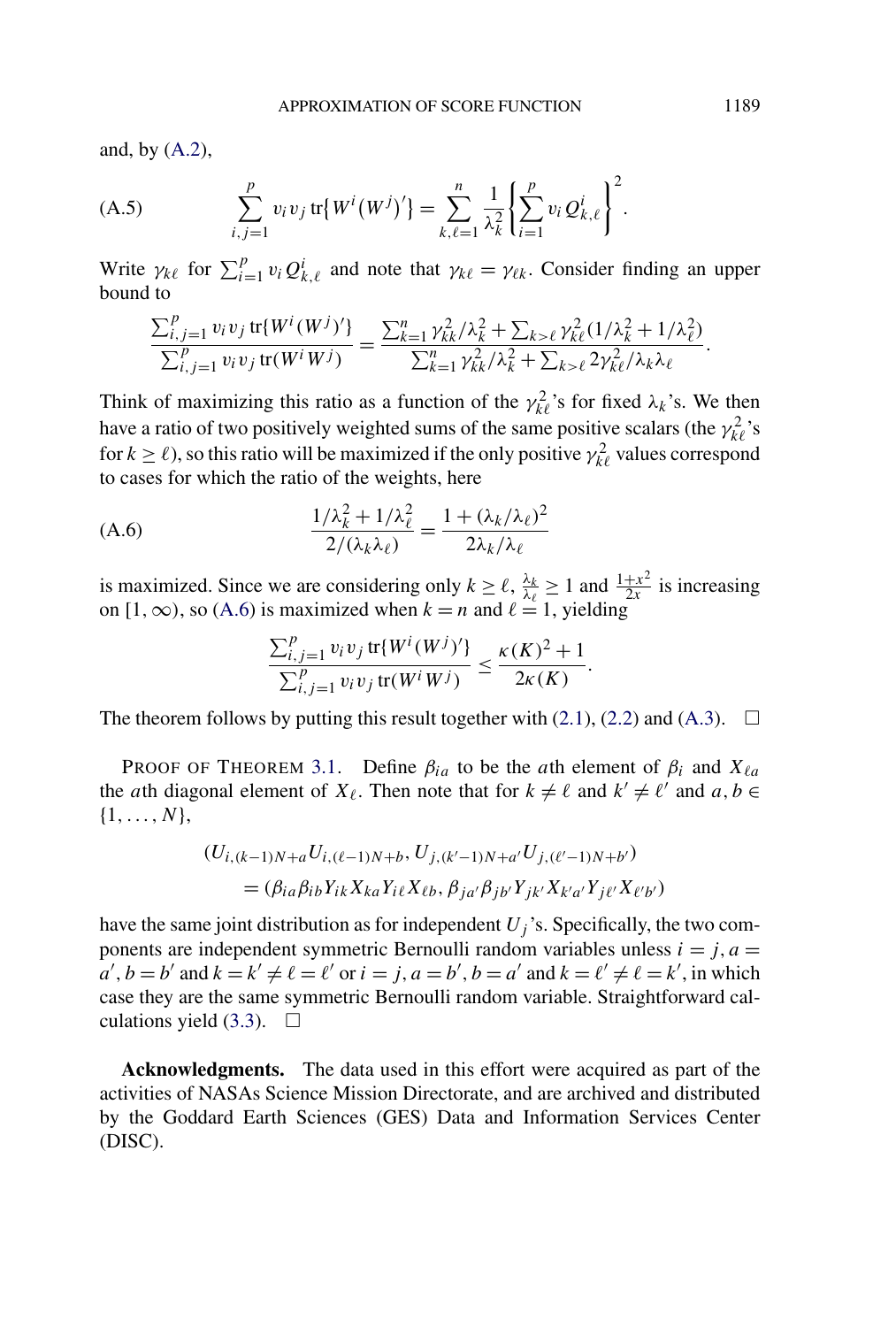## **REFERENCES**

- <span id="page-28-0"></span>ANITESCU, M., CHEN, J. and WANG, L. (2012). A matrix-free approach for solving the parametric Gaussian process maximum likelihood problem. *SIAM J*. *Sci*. *Comput*. **34** A240–A262. [MR2890265](http://www.ams.org/mathscinet-getitem?mr=2890265)
- AUNE, E., SIMPSON, D. and EIDSVIK, J. (2013). Parameter estimation in high dimensional Gaussian distributions. *Statist*. *Comput*. To appear.
- AVRON, H. and TOLEDO, S. (2011). Randomized algorithms for estimating the trace of an implicit symmetric positive semi-definite matrix. *J*. *ACM* **58** Art. 8, 17. [MR2786589](http://www.ams.org/mathscinet-getitem?mr=2786589)
- BARNES, J. E. and HUT, P. (1986). A hierarchical *O(N* log*N )* force-calculation algorithm. *Nature* **324** 446–449.
- BHAPKAR, V. P. (1972). On a measure of efficiency of an estimating equation. *Sankhya Ser. A* 34 467–472. [MR0334374](http://www.ams.org/mathscinet-getitem?mr=0334374)
- BOX, G. E. P., HUNTER, J. S. and HUNTER, W. G. (2005). *Statistics for Experimenters*: *Design*, *Innovation*, *and Discovery*, 2nd ed. Wiley, Hoboken, NJ. [MR2140250](http://www.ams.org/mathscinet-getitem?mr=2140250)
- CARAGEA, P. C. and SMITH, R. L. (2007). Asymptotic properties of computationally efficient alternative estimators for a class of multivariate normal models. *J*. *Multivariate Anal*. **98** 1417–1440. [MR2364128](http://www.ams.org/mathscinet-getitem?mr=2364128)
- CHAN, R. H.-F. and JIN, X.-Q. (2007). *An Introduction to Iterative Toeplitz Solvers*. *Fundamentals of Algorithms* **5**. SIAM, Philadelphia, PA. [MR2376196](http://www.ams.org/mathscinet-getitem?mr=2376196)
- CHEN, K. (2005). *Matrix Preconditioning Techniques and Applications*. *Cambridge Monographs on Applied and Computational Mathematics* **19**. Cambridge Univ. Press, Cambridge. [MR2169217](http://www.ams.org/mathscinet-getitem?mr=2169217)
- CHEN, J., ANITESCU, M. and SAAD, Y. (2011). Computing  $f(A)b$  via least squares polynomial approximations. *SIAM J*. *Sci*. *Comput*. **33** 195–222. [MR2783192](http://www.ams.org/mathscinet-getitem?mr=2783192)
- CHILÈS, J.-P. and DELFINER, P. (2012). *Geostatistics*: *Modeling Spatial Uncertainty*, 2nd ed. Wiley, Hoboken, NJ. [MR2850475](http://www.ams.org/mathscinet-getitem?mr=2850475)
- CRESSIE, N. and JOHANNESSON, G. (2008). Fixed rank kriging for very large spatial data sets. *J*. *R*. *Stat*. *Soc*. *Ser*. *B Stat*. *Methodol*. **70** 209–226. [MR2412639](http://www.ams.org/mathscinet-getitem?mr=2412639)
- DAHLHAUS, R. and KÜNSCH, H. (1987). Edge effects and efficient parameter estimation for stationary random fields. *Biometrika* **74** 877–882. [MR0919857](http://www.ams.org/mathscinet-getitem?mr=0919857)
- EIDSVIK, J., FINLEY, A. O., BANERJEE, S. and RUE, H. (2012). Approximate Bayesian inference for large spatial datasets using predictive process models. *Comput*. *Statist*. *Data Anal*. **56** 1362– 1380. [MR2892347](http://www.ams.org/mathscinet-getitem?mr=2892347)
- FANG, D. and STEIN, M. L. (1998). Some statistical methods for analyzing the TOMS data. *Journal of Geophysical Research* **103** 26, 165–26, 182.
- FORSYTHE, G. E., MALCOLM, M. A. and MOLER, C. B. (1976/1977). *Computer Methods for Mathematical Computations*. Prentice Hall, Englewood Cliffs, NJ. [MR0458783](http://www.ams.org/mathscinet-getitem?mr=0458783)
- FUENTES, M. (2007). Approximate likelihood for large irregularly spaced spatial data. *J*. *Amer*. *Statist*. *Assoc*. **102** 321–331. [MR2345545](http://www.ams.org/mathscinet-getitem?mr=2345545)
- FURRER, R., GENTON, M. G. and NYCHKA, D. (2006). Covariance tapering for interpolation of large spatial datasets. *J*. *Comput*. *Graph*. *Statist*. **15** 502–523. [MR2291261](http://www.ams.org/mathscinet-getitem?mr=2291261)
- GIRARD, D. A. (1998). Asymptotic comparison of (partial) cross-validation, GCV and randomized GCV in nonparametric regression. *Ann*. *Statist*. **26** 315–334. [MR1608164](http://www.ams.org/mathscinet-getitem?mr=1608164)
- GNEITING, T. (2013). Strictly and non-strictly positive definite functions on spheres. *Bernoulli*. To appear.
- GREENGARD, L. and ROKHLIN, V. (1987). A fast algorithm for particle simulations. *J*. *Comput*. *Phys*. **73** 325–348. [MR0918448](http://www.ams.org/mathscinet-getitem?mr=0918448)
- GUYON, X. (1982). Parameter estimation for a stationary process on a *d*-dimensional lattice. *Biometrika* **69** 95–105. [MR0655674](http://www.ams.org/mathscinet-getitem?mr=0655674)
- HEYDE, C. C. (1997). *Quasi-Likelihood and Its Application*: *A General Approach to Optimal Parameter Estimation*. Springer, New York. [MR1461808](http://www.ams.org/mathscinet-getitem?mr=1461808)